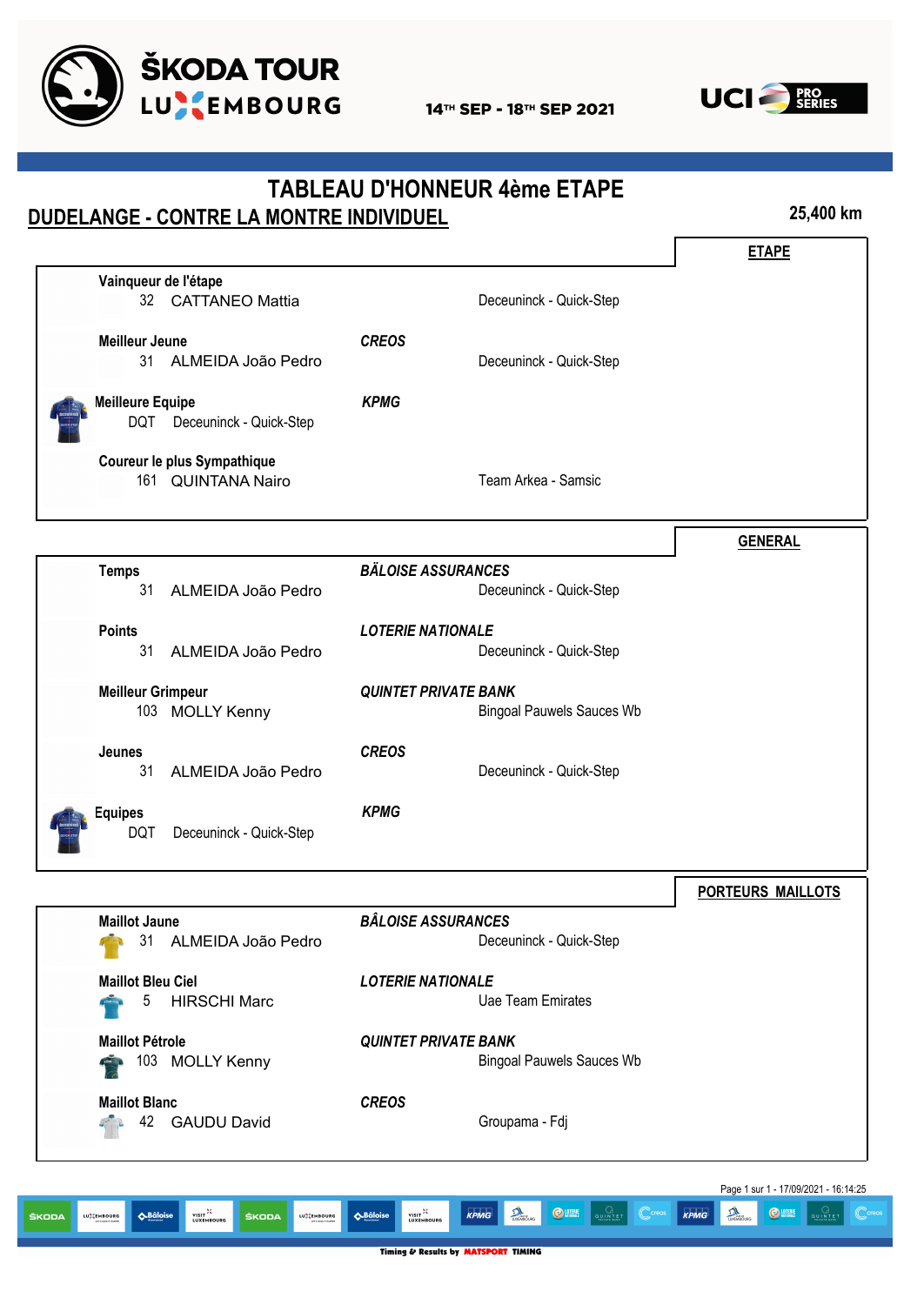

VISIT<sup>3</sup>

ŠKODA

**LU<sup>S</sup>EMBOURG** 

**ABâloise** 

**LUCCEMBOURG** 

ŠKODA

**AB**âloise



## **CLASSEMENT DE L'ETAPE 4**

#### **DUDELANGE - CONTRE LA MONTRE INDIVIDUEL**

*Distance : 25,400 km Temps du Premier : 30'52"75*

|     | VENDREDI 17 SEPTEMBRE 2021   |            |            |              |   |                        |         |                                    |            |            |              | <b>Temps du Premier : 30'52"75</b><br>Moyenne: 49,374 km/h |
|-----|------------------------------|------------|------------|--------------|---|------------------------|---------|------------------------------------|------------|------------|--------------|------------------------------------------------------------|
| PI. | Dos Nom Prénom               | Eq.        | Nat        | <b>Temps</b> | P | Ecart                  | PI      | Dos Nom Prénom                     | Eq.        | Nat        | <b>Temps</b> | P<br>Ecart                                                 |
| 1   | 32 CATTANEO Mattia           | <b>DQT</b> | <b>ITA</b> | 30'52"75     |   | 00"                    | 64      | 11 JUNGELS Bob                     | ACT        | LUX        | 33'55"11     | 03'03"                                                     |
| 2   | 31 *ALMEIDA João Pedro       | DQT        | <b>POR</b> | 30'54"60     |   | 02"                    | 65      | 173 VAN GESTEL Dries               | TEN        | <b>BEL</b> | 34'03"70     | 03'11"                                                     |
| 3   | 76 *SKJELMOSE JENSEN Mattias | <b>TFS</b> | DEN        | 31'18"21     |   | 26"                    | 66      | 35 SERRY Pieter                    | DQT        | <b>BEL</b> | 34'03"75     | $\mathbf{H}$                                               |
| 4   | 3 DE LA CRUZ MALGAREJO David | <b>UAD</b> | <b>ESP</b> | 31'27"57     |   | 35"                    | 67      | 122 *GARCIA SOSA Jhojan Orlando    | CJR        | COL        | 34'04"97     | 03'12"                                                     |
| 5   | 172 LATOUR Pierre-Roger      | TEN        | <b>FRA</b> | 31'30"65     |   | 38"                    | 68      | 171 BOASSON HAGEN Edvald           | TEN        | <b>NOR</b> | 34'05"99     | 03'13"                                                     |
| 6   | 5 *HIRSCHI Marc              | <b>UAD</b> | SUI        | 31'41"08     |   | 49"                    | 69      | 36 *VANSEVENANT Mauri              | DQT        | <b>BEL</b> | 34'07"34     | 03'15"                                                     |
| 7   | 62 BAUER Jack                | BEX        | NZL        | 31'42"31     |   | 50"                    | 70      | 124 LASTRA Jonathan                | <b>CJR</b> | <b>ESP</b> | 34'10"36     | 03'18"                                                     |
| 8   | 56 *SWEENY Harrison          | <b>LTS</b> | AUS        | 31'47"49     |   | 55"                    | 71      | 206 *TEUTENBERG Tim Torn           | LPC        | <b>GER</b> | 34'17"44     | 03'25"                                                     |
| 9   | 75 *TIBERI Antonio           | <b>TFS</b> | <b>ITA</b> | 31'47"94     |   | $\mathbf{r}$ .         | 72      | 142 *MERTENS Julian                | <b>SVB</b> | <b>BEL</b> | 34'18"54     | 03'26"                                                     |
| 10  | 74 NIBALI Vincenzo           | <b>TFS</b> | <b>ITA</b> | 31'49"81     |   | 57"                    | 73      | 135 TRARIEUX Julien                | DKO        | <b>FRA</b> | 34'19"91     | 03'27"                                                     |
| 11  | 41 ARMIRAIL Bruno            | GFC        | <b>FRA</b> | 31'52"54     |   | 01'00"                 | 74      | 93 COQUARD Bryan                   | <b>BBK</b> | <b>FRA</b> | 34'26"89     | 03'34"                                                     |
| 12  | 54 *GOOSSENS Kobe            | <b>LTS</b> | BEL        | 31'56"44     |   | 01'04"                 | 75      | 83 MODOLO Sacha                    | AFC        | ITA        | 34'28"32     | 03'36"                                                     |
|     |                              |            |            |              |   | $\mathbf{r}$ .         |         |                                    |            |            |              |                                                            |
| 13  | 44 PINOT Thibaut             | GFC        | <b>FRA</b> | 31'56"81     |   |                        | 76      | 141 *BEULLENS Cédric               | <b>SVB</b> | <b>BEL</b> | 34'30"09     | 03'38"                                                     |
| 14  | 53 FRISON Frederik           | <b>LTS</b> | <b>BEL</b> | 31'57"82     |   | 01'05"                 | 77      | 151 KING Benjamin                  | <b>RLY</b> | <b>USA</b> | 34'31"17     | 03'39"                                                     |
| 15  | 21 HERRADA Jesus             | COF        | <b>ESP</b> | 32'00"70     |   | 01'08"<br>$\mathbf{r}$ | 78      | 1 *AYUSO PESQUERA Juan             | <b>UAD</b> | <b>ESP</b> | 34'34"22     | 03'42"                                                     |
| 16  | 15 O'CONNOR Ben              | <b>ACT</b> | AUS        | 32'00"75     |   |                        | 79      | 143 *MARIT Arne                    | <b>SVB</b> | BEL        | 34'37"60     | 03'45"                                                     |
| 17  | 34 MASNADA Fausto            | <b>DQT</b> | <b>ITA</b> | 32'00"78     |   | $\mathbf{H}$           | 80      | 23 BERHANE Natnael                 | COF        | ERI        | 34'39"76     | 03'47"                                                     |
| 18  | 42 *GAUDU David              | <b>GFC</b> | <b>FRA</b> | 32'00"93     |   | $\mathbf{H}$           | 81      | 144 *VAN DEN BOSSCHE Fabio         | <b>SVB</b> | <b>BEL</b> | 34'43"03     | 03'51"                                                     |
| 19  | 182 *HULGAARD Morten         | <b>UXT</b> | <b>DEN</b> | 32'01"76     |   | 01'09"                 | 82      | 24 *LEBRETON Jacques               | COF        | <b>FRA</b> | 34'43"92     | $\mathbf{H}$                                               |
| 20  | 26 PEREZ Anthony             | COF        | <b>FRA</b> | 32'07"11     |   | 01'15"                 | 83      | 123 *AULAR Orluis                  | CJR        | <b>VEN</b> | 34'45"35     | 03'53"                                                     |
| 21  | 4 FORMOLO Davide             | <b>UAD</b> | ITA        | 32'11"47     |   | 01'19"                 | 84      | 162 QUINTANA Dayer                 | ARK        | COL        | 34'48"99     | 03'56"                                                     |
| 22  | 125 *LAZKANO LOPEZ Oier      | <b>CJR</b> | <b>ESP</b> | 32'12"48     |   | 01'20"                 | 85      | 52 DE BUYST Jasper                 | <b>LTS</b> | BEL        | 34'50"50     | 03'58"                                                     |
| 23  | 14 *CHAMPOUSSIN Clément      | ACT        | <b>FRA</b> | 32'14"57     |   | 01'22"                 | 86      | 95 SCHÖNBERGER Sebastian           | BBK        | AUT        | 34'51"92     | 03'59"                                                     |
| 24  | 161 QUINTANA Nairo           | <b>ARK</b> | COL        | 32'15"60     |   | 01'23"                 | 87      | 13 GASTAUER Ben                    | <b>ACT</b> | LUX        | 34'53"01     | 04'01"                                                     |
| 25  | 201 *HEIDEMANN Miguel        | <b>LPC</b> | <b>GER</b> | 32'16"02     |   | 01'24"                 | 88      | 113 *FUENTES PANIEGO Angel         | BBH        | <b>ESP</b> | 34'54"55     | 04'02"                                                     |
| 26  | 186 TRÆEN Torstein           | <b>UXT</b> | <b>NOR</b> | 32'21"67     |   | 01'29"                 | 89      | 152 BROWN Nathan                   | <b>RLY</b> | <b>USA</b> | 34'58"28     | 04'06"                                                     |
|     | 27 204 *MOBACH Jarno         | <b>LPC</b> | <b>NED</b> | 32'22"25     |   | 01'30"                 | 90      | 33 DEVENYNS Dries                  | <b>DQT</b> | <b>BEL</b> | 34'59"64     | 04'07"                                                     |
| 28  | 181 *CHARMIG Anthon          | <b>UXT</b> | <b>DEN</b> | 32'26"32     |   | 01'34"                 | 91      | 6 *MUÑOZ LANCHEROS Cristian Ca UAD |            | COL        | 35'02"38     | 04'10"                                                     |
| 29  | 136 SISKEVICIUS Evaldas      | DKO        | LTU        | 32'27"26     |   | 01'35"                 | 92      | 102 MERTZ Remy                     | BWB        | <b>BEL</b> | 35'06"46     | 04'14"                                                     |
| 30  | 55 KLUGE Roger               | <b>LTS</b> | GER        | 32'28"02     |   | 01'36"                 | 93      | 82 PETRUS Lubomir                  | <b>AFC</b> | CZE        | 35'12"14     | 04'20"                                                     |
|     |                              |            |            |              |   | 01'37"                 |         |                                    | <b>LPC</b> |            |              | 11.                                                        |
| 31  | 176 TURGIS Anthony           | TEN        | <b>FRA</b> | 32'29"04     |   |                        | 94      | 205 *PRIES Cédric                  |            | LUX        | 35'12"83     |                                                            |
| 32  | 25 HERRADA Jose              | COF        | <b>ESP</b> | 32'30"82     |   | 01'38"                 | 95      | 104 PEYSKENS Dimitri               | <b>BWB</b> | <b>BEL</b> | 35'19"81     | 04'27"                                                     |
| 33  | 64 KANGERT Tanel             | BEX        | EST        | 32'32"00     |   | 01'40"<br>$\mathbf{H}$ | 96      | 65 *SCOTSON Callum                 | BEX        | <b>AUS</b> | 35'20"03     | 04'28"                                                     |
| 34  | 45 REICHENBACH Sébastien     | GFC        | <b>SUI</b> | 32'32"82     |   |                        | 97      | 194 TORTOMASI Leonardo             | <b>THR</b> | <b>ITA</b> | 35'21"28     | 04'29"                                                     |
| 35  | 184 HOELGAARD Markus         | <b>UXT</b> | <b>NOR</b> | 32'38"26     |   | 01'46"                 | 98      | 73 MOLLEMA Bauke                   | <b>TFS</b> | <b>NED</b> | 35'21"48     | 11.                                                        |
| 36  | 202 *KLUCKERS Arthur         | <b>LPC</b> | <b>LUX</b> | 32'43"91     |   | 01'51"                 | 99      | 116 *PEÑALVER ANIORTE Manuel       | <b>BBH</b> | <b>ESP</b> | 35'23"52     | 04'31"                                                     |
| 37  | 12 COSNEFROY Benoit          | <b>ACT</b> | <b>FRA</b> | 32'45"91     |   | 01'53"                 |         | 100 85 VERGAERDE Otto              | <b>AFC</b> | <b>BEL</b> | 35'23"76     | $\mathbf{H}$                                               |
| 38  | 72 KIRSCH Alex               | <b>TFS</b> | LUX        | 32'47"08     |   | 01'55"                 |         | 101 133 JENSEN August              | DKO        | <b>NOR</b> | 35'24"04     | 04'32"                                                     |
| 39  | 203 *MAAS Jan                | LPC        | <b>NED</b> | 32'47"55     |   | $\mathbf{H}$           |         | 102 175 *GAILLARD Marlon           | TEN        | <b>FRA</b> | 35'24"99     | $\mathbf{H}$                                               |
| 40  | 106 *WIRTGEN Tom             | <b>BWB</b> | <b>LUX</b> | 33'03"26     |   | 02'11"                 |         | 103 155 DE VOS Adam                | RLY        | CAN        | 35'30"24     | 04'38"                                                     |
| 41  | 66 BOOKWALTER Brent          | BEX        | <b>USA</b> | 33'07"49     |   | 02'15"                 | 104     | 81 GAZE Sam                        | AFC        | <b>NZL</b> | 35'39"40     | 04'47"                                                     |
| 42  | 84 VAKOC Petr                | AFC        | CZE        | 33'08"91     |   | 02'16"                 | 105     | 96 ROLLAND Pierre                  | BBK        | <b>FRA</b> | 35'44"35     | 04'52"                                                     |
| 43  | 165 LEDANOIS Kévin           | ARK        | <b>FRA</b> | 33'13"13     |   | 02'21"                 | 106     | 2 CONTI Valerio                    | <b>UAD</b> | ITA        | 35'50"19     | 04'58"                                                     |
| 44  | 92 BONNAMOUR Franck          | <b>BBK</b> | <b>FRA</b> | 33'14"44     |   | 02'22"                 |         | 107 195 STACCHIOTTI Riccardo       | <b>THR</b> | <b>ITA</b> | 35'53"66     | 05'01"                                                     |
| 45  | 183 *HINDSGAUL MADSEN Jacob  | UXT        | <b>DEN</b> | 33'15"01     |   | 02'23"                 |         | 108 115 LOPEZ COZARD Juan Antonio  | <b>BBH</b> | <b>ESP</b> | 35'56"78     | 05'04"                                                     |
| 46  | 146 VAN ROOY Kenneth         | <b>SVB</b> | <b>BEL</b> | 33'17"67     |   | 02'25"                 |         | 109 131 GROSU Eduard Michael       | <b>DKO</b> | <b>ROU</b> | 35'56"94     | $\mathbf{H}$                                               |
| 47  | 132 FERNANDEZ CRUZ Delio     | DKO        | <b>ESP</b> | 33'18"11     |   | 02'26"                 |         | 110 103 *MOLLY Kenny               | <b>BWB</b> | <b>BEL</b> | 36'01"13     | 05'09"                                                     |
| 48  | 61 CHAVES Johan Esteban      | BEX        | COL        | 33'18"54     |   | п.                     |         | 111 196 VAN EMPEL Etienne          | <b>THR</b> | <b>NED</b> | 36'05"81     | 05'13"                                                     |
| 49  | 71 BERNARD Julien            | <b>TFS</b> | <b>FRA</b> | 33'19"59     |   | 02'27"                 |         | 112 174 SOUPE Geoffrey             | <b>TEN</b> | <b>FRA</b> | 36'15"29     | 05'23"                                                     |
| 50  | 43 LADAGNOUS Matthieu        | GFC        | <b>FRA</b> | 33'20"32     |   | 02'28"                 |         | 113 156 ORONTE Emerson             | <b>RLY</b> | <b>USA</b> | 36'21"80     | 05'29"                                                     |
| 51  | 46 *VALTER Attila            | GFC        | HUN        | 33'21"14     |   | 02'29"                 |         | 114 105 *WIRTGEN Luc               | <b>BWB</b> | LUX        | 36'24"65     | 05'32"                                                     |
|     | 16 VENDRAME Andrea           | ACT        | ITA        | 33'21"69     |   | п.                     |         | 115 191 GONZALEZ Roberto           | THR        | <b>PAN</b> | 36'43"92     | 05'51"                                                     |
| 52  |                              |            |            |              |   |                        |         |                                    |            |            |              |                                                            |
| 53  | 86 WALSLEBEN Philipp         | AFC        | <b>GER</b> | 33'22"39     |   | 02'30"                 |         | 116 94 HIVERT Jonathan             | BBK        | <b>FRA</b> | 36'50"43     | 05'58"                                                     |
| 54  | 91 *BARTHE Cyril             | <b>BBK</b> | <b>FRA</b> | 33'24"34     |   | 02'32"                 |         | 117 114 *MESA PIETRALUNGA Santiago | <b>BBH</b> | COL        | 36'51"74     | 05'59"                                                     |
| 55  | 192 GRADEK Kamil             | <b>THR</b> | <b>POL</b> | 33'28"67     |   | 02'36"                 |         | 118 193 MARECZKO Jakub             | THR        | ITA        | 37'05"20     | 06'13"                                                     |
| 56  | 163 GESBERT Elie             | ARK        | <b>FRA</b> | 33'30"30     |   | 02'38"                 |         | 119 154 DE KLEIJN Arvid            | <b>RLY</b> | <b>NED</b> | 37'36"50     | 06'44"                                                     |
| 57  | 63 *COLLEONI Kevin           | BEX        | ITA        | 33'31"63     |   | 02'39"                 |         |                                    |            |            |              |                                                            |
| 58  | 166 PICHON Laurent           | ARK        | <b>FRA</b> | 33'33"03     |   | 02'41"                 | Abandon |                                    |            |            |              |                                                            |
|     | 59 145 *VAN POUCKE Aaron     | <b>SVB</b> | BEL        | 33'38"74     |   | 02'46"                 |         | 101 *DESAL Ceriel                  | <b>BWB</b> |            | <b>BEL</b>   |                                                            |
| 60  | 134 PRADES REVERTER Eduard   | <b>DKO</b> | ESP        | 33'38"88     |   | $\mathbf{H}$           |         |                                    |            |            |              | 1 coureur(s).                                              |
|     | 61 111 BOL Jetse             | <b>BBH</b> | <b>NED</b> | 33'39"55     |   | 02'47"                 |         |                                    |            |            |              |                                                            |
| 62  | 164 HARDY Romain             | ARK        | <b>FRA</b> | 33'44"69     |   | 02'52"                 |         |                                    |            |            |              |                                                            |
| 63  | 22 *BARCELO Fernando         | COF        | ESP        | 33'52"25     |   | 03'00"                 |         |                                    |            |            |              |                                                            |
|     |                              |            |            |              |   |                        |         |                                    |            |            |              |                                                            |
|     |                              |            |            |              |   |                        |         |                                    |            |            |              | Page 1 sur 1 - 17/09/2021 - 16:11:45                       |

VISIT<sup>32</sup>

 $KPMG$ 

 $\bigcirc$  to the  $\bigcirc$ 

垂

KPMG

Ccreos

 $\bigcirc$ 

 $\mathbb{C}$ cred

盛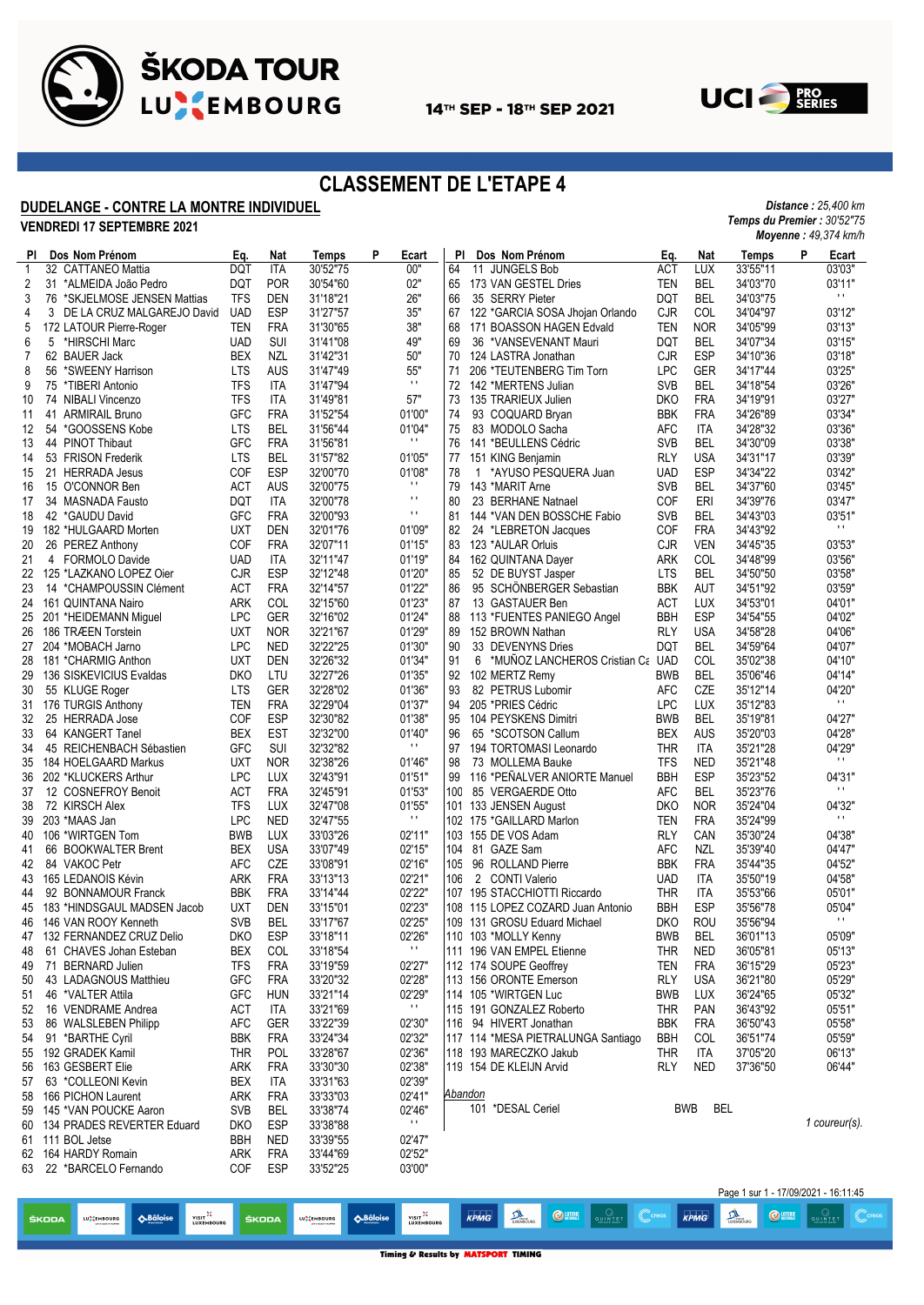



## **CLASSEMENT GENERAL ETAPE 4**

#### **DUDELANGE - CONTRE LA MONTRE INDIVIDUEL**

| VENDREDI 17 SEPTEMBRE 2021 |  |  |  |  |  |
|----------------------------|--|--|--|--|--|
|----------------------------|--|--|--|--|--|

*Distance : 540,800 km Temps du Premier : 12h49'51" Moyenne : 42,131 km/h*

|              |              | VENUREUI 17 SEPTEMBRE ZUZT                                              |              |                 |                   |                   |                     |    |       |     |                                                                                 |               |                              |            | <b>Moyenne :</b> 42,131 km/l         |                |
|--------------|--------------|-------------------------------------------------------------------------|--------------|-----------------|-------------------|-------------------|---------------------|----|-------|-----|---------------------------------------------------------------------------------|---------------|------------------------------|------------|--------------------------------------|----------------|
|              |              | PI Dos Nom Prénom                                                       |              | Eq.             | Nat               | Temps             | Ecart               |    |       |     | PI Dos Nom Prénom                                                               |               | Eq.                          | Nat        | <b>Temps</b>                         | Ecart          |
| $\mathbf{1}$ |              | 31 *ALMEIDA João Pedro                                                  |              | DQT             | <b>POR</b>        | 12h49'51"         | 00"                 | 64 |       |     | 164 HARDY Romain                                                                |               |                              | ARK FRA    | 13h09'19"                            | 19'28"         |
| 2            | 5            | *HIRSCHI Marc                                                           | $\mathbf{T}$ | UAD             | SUI               | 12h50'34"         | 43"                 |    |       |     | 65 136 SISKEVICIUS Evaldas                                                      |               |                              | DKO LTU    | 13h09'21"                            | 19'30"         |
| 3            | 32           | <b>CATTANEO Mattia</b>                                                  |              | <b>DQT</b>      | ITA               | 12h50'41"         | 50"                 | 66 |       |     | 102 MERTZ Remy                                                                  |               | <b>BWB</b>                   | BEL        | 13h09'33"                            | 19'42"         |
| 4            | 3            | DE LA CRUZ MALGAREJO David                                              |              | <b>UAD</b>      | <b>ESP</b>        | 12h50'43"         | 52"                 |    |       |     | 67 162 QUINTANA Dayer                                                           |               |                              | ARK COL    | $\pm$                                | $\blacksquare$ |
| 5            |              | 172 LATOUR Pierre-Roger                                                 |              | TEN             | FRA               | 12h50'58"         | 01'07"              | 68 |       | 83  | MODOLO Sacha                                                                    |               | AFC                          | ITA        | 13h10'13"                            | 20'22"         |
| 6            | 44           | <b>PINOT Thibaut</b>                                                    |              | <b>GFC</b>      | <b>FRA</b>        | 12h51'12"         | 01'21"              | 69 |       | 95  | SCHÖNBERGER Sebastian                                                           |               |                              | BBK AUT    | $\pm$                                | $\pm$          |
| 7            |              | 42 *GAUDU David                                                         |              | $\bigoplus$ GFC | <b>FRA</b>        | $\pm$             | $\mathbf{H}$        | 70 |       | 96  | <b>ROLLAND Pierre</b>                                                           |               |                              | BBK FRA    | 13h10'33"                            | 20'42"         |
| 8            | 74           | <b>NIBALI Vincenzo</b>                                                  |              | <b>TFS</b>      | ITA               | 12h51'23"         | 01'32"              | 71 |       |     | 75 *TIBERI Antonio                                                              |               | <b>TFS</b>                   | ITA        | 13h10'43"                            | 20'52"         |
| 9            | 4            | FORMOLO Davide                                                          |              | <b>UAD</b>      | ITA               | 12h51'27"         | 01'36"              |    |       |     | 72 191 GONZALEZ Roberto                                                         |               |                              | THR PAN    | 13h10'44"                            | 20'53"         |
| 10           | 21           | <b>HERRADA Jesus</b>                                                    |              | COF             | <b>ESP</b>        | 12h51'28"         | 01'37"              | 73 |       |     | 94 HIVERT Jonathan                                                              |               |                              | BBK FRA    | 13h10'47"                            | 20'56"         |
| 11           | 161          | <b>QUINTANA Nairo</b>                                                   |              | ARK             | COL               | 12h51'41"         | 01'50"              |    |       |     | 74 113 *FUENTES PANIEGO Angel                                                   |               | <b>BBH</b>                   | <b>ESP</b> | 13h10'48"                            | 20'57"         |
| 12           |              | 14 * CHAMPOUSSIN Clément                                                |              |                 | ACT FRA           | 12h51'42"         | 01'51"              |    |       |     | 75 192 GRADEK Kamil                                                             |               |                              | THR POL    | 13h11'14"                            | 21'23"         |
| 13           | 54           | *GOOSSENS Kobe                                                          |              | <b>LTS</b>      | <b>BEL</b>        | 12h51'45"         | 01'54"              | 76 |       |     | 86 WALSLEBEN Philipp                                                            |               | AFC                          | GER        | 13h11'35"                            | 21'44"         |
| 14           | 34           | <b>MASNADA Fausto</b>                                                   |              | DQT             | ITA               | 12h51'49"         | 01'58"              | 77 |       |     | 6 *MUÑOZ LANCHEROS Cristian Camilo                                              |               | <b>UAD</b>                   | COL        | 13h11'39"                            | 21'48"         |
| 15           |              | 125 *LAZKANO LOPEZ Oier                                                 |              | <b>CJR</b>      | ESP               | 12h52'09"         | 02'18"              |    |       |     | 78 183 *HINDSGAUL MADSEN Jacob                                                  |               | <b>UXT</b>                   | <b>DEN</b> | 13h11'54"                            | 22'03"         |
| 16           |              | 186 TRÆEN Torstein                                                      |              | UXT             | <b>NOR</b>        | 12h52'10"         | 02'19"              |    |       |     | 79 166 PICHON Laurent                                                           |               |                              | ARK FRA    | 13h11'59"                            | 22'08"         |
| 17           | 45           | REICHENBACH Sébastien                                                   |              | <b>GFC</b>      | SUI               | $\mathbf{H}$      | $\mathbf{L}$        | 80 |       |     | 72 KIRSCH Alex                                                                  |               | <b>TFS</b>                   | LUX        | 13h12'10"                            | 22'19"         |
| 18           | 92           | <b>BONNAMOUR Franck</b>                                                 |              |                 | BBK FRA           | 12h52'48"         | 02'57"              | 81 |       | 43  | <b>LADAGNOUS Matthieu</b>                                                       |               | <b>GFC</b>                   | <b>FRA</b> | 13h12'24"                            | 22'33"         |
| 19           | 84           | VAKOC Petr                                                              |              | <b>AFC</b>      | CZE               | 12h52'57"         | 03'06"              |    | 82 11 |     | JUNGELS Bob                                                                     |               |                              | ACT LUX    | 13h12'55"                            | 23'04"         |
| 20           |              | 46 *VALTER Attila                                                       |              | <b>GFC</b>      | HUN               | 12h53'10"         | 03'19"              | 83 |       |     | 206 *TEUTENBERG Tim Torn                                                        |               | LPC                          | GER        | 13h12'59"                            | 23'08"         |
| 21           |              | 203 *MAAS Jan                                                           |              | <b>LPC</b>      | NED               | 12h53'19"         | 03'28"              |    |       |     | 84 141 *BEULLENS Cédric                                                         |               | <b>SVB</b>                   | BEL        | 13h13'12"                            | 23'21"         |
|              |              | 22 132 FERNANDEZ CRUZ Delio                                             |              | <b>DKO</b>      | ESP               | 12h53'39"         | 03'48"              | 85 |       | 81  | <b>GAZE Sam</b>                                                                 |               | AFC                          | NZL        | 13h14'50"                            | 24'59"         |
| 23           | 15           | O'CONNOR Ben                                                            |              |                 | ACT AUS           | 12h53'55'         | 04'04"              | 86 |       | 85  | <b>VERGAERDE Otto</b>                                                           |               | AFC                          | BEL        | 13h15'17"                            | 25'26"         |
|              |              | 24 111 BOL Jetse                                                        |              | BBH             | NED               | 12h53'58"         | 04'07"              | 87 |       |     | 35 SERRY Pieter                                                                 |               | DQT                          | BEL        | 13h15'21"                            | 25'30"         |
|              |              | 25 176 TURGIS Anthony                                                   |              | <b>TEN</b>      | <b>FRA</b>        | 12h54'23"         | 04'32"              |    |       |     | 88 155 DE VOS Adam                                                              |               | <b>RLY</b>                   | CAN        | 13h15'56"                            | 26'05"         |
| 26           | 73           | <b>MOLLEMA Bauke</b>                                                    |              | <b>TFS</b>      | NED               | 12h54'49"         | 04'58"              | 89 |       |     | 182 *HULGAARD Morten                                                            |               | UXT                          | DEN        | 13h16'27"                            | 26'36"         |
| 27           |              | 163 GESBERT Elie                                                        |              |                 | ARK FRA           | 12h55'12"         | 05'21"              | 90 |       |     | 13 GASTAUER Ben                                                                 |               |                              | ACT LUX    | 13h17'52"                            | 28'01"         |
| 28           |              | 63 *COLLEONI Kevin                                                      |              | BEX ITA         |                   | 12h56'37"         | 06'46"              |    |       |     | 91 174 SOUPE Geoffrey                                                           |               | TEN                          | FRA        | 13h17'56"                            | 28'05"         |
| 29           | 62           | <b>BAUER Jack</b>                                                       |              |                 | BEX NZL           | 12h57'03"         | 07'12"              | 92 |       | -41 | <b>ARMIRAIL Bruno</b>                                                           |               | <b>GFC</b>                   | FRA        | 13h19'22"                            | 29'31"         |
| 30           |              | 184 HOELGAARD Markus                                                    |              |                 | UXT NOR           | 12h57'27"         | 07'36"              |    |       |     | 93 131 GROSU Eduard Michael                                                     |               |                              | DKO ROU    | 13h19'36"                            | 29'45"         |
| 31           |              | 134 PRADES REVERTER Eduard                                              |              | DKO             | ESP               | 12h58'27"         | 08'36"              |    |       |     | 94 175 *GAILLARD Marlon                                                         |               | TEN                          | FRA        | 13h19'50"                            | 29'59"         |
|              |              | 32 202 *KLUCKERS Arthur                                                 |              | <b>LPC</b>      | LUX               | 12h58'37"         | 08'46"              |    |       |     | 95 145 *VAN POUCKE Aaron                                                        |               | <b>SVB</b>                   | BEL        | 13h20'26"                            | 30'35"         |
| 33           | 16           | <b>VENDRAME Andrea</b>                                                  |              | ACT             | ITA               | 12h59'20"         | 09'29"              |    |       |     | 96 201 *HEIDEMANN Miguel                                                        |               | LPC                          | GER        | 13h20'43"                            | 30'52"         |
| 34           | 71           | <b>BERNARD Julien</b>                                                   |              | <b>TFS</b>      | <b>FRA</b>        | 12h59'34"         | 09'43"              |    |       |     | 97 103 *MOLLY Kenny                                                             | $\rightarrow$ | BWB                          | <b>BEL</b> | $\pm$                                | $\blacksquare$ |
| 35           | 25           | <b>HERRADA Jose</b>                                                     |              | <b>COF</b>      | ESP               | 13h00'34"         | 10'43"              |    |       |     | 98 143 *MARIT Arne                                                              |               | <b>SVB</b>                   | <b>BEL</b> | 13h21'41"                            | 31'50"         |
| 36           |              | 124 LASTRA Jonathan                                                     |              | <b>CJR</b>      | ESP               | 13h01'16"         | 11'25"              |    |       |     | 99 24 *LEBRETON Jacques                                                         |               | <b>COF</b>                   | FRA        | 13h21'44"                            | 31'53"         |
| 37           |              | 135 TRARIEUX Julien                                                     |              |                 | DKO FRA           | 13h01'25"         | 11'34"              |    |       |     | 100 122 *GARCIA SOSA Jhojan Orlando                                             |               | CJR.                         | COL        | 13h21'56"                            | 32'05"         |
| 38           |              | 36 *VANSEVENANT Mauri                                                   |              | DQT             | <b>BEL</b>        | 13h01'27'         | 11'36"              |    |       |     | 101 205 *PRIES Cédric                                                           |               | <b>LPC</b>                   | LUX        | 13h22'16"                            | 32'25"         |
| 39           |              | 22 *BARCELO Fernando                                                    |              | COF             | ESP               | 13h02'04"         | 12'13"              |    |       |     | 102 93 COQUARD Bryan                                                            |               |                              | BBK FRA    | 13h23'17"                            | 33'26'         |
| 40           | $\mathbf{1}$ | *AYUSO PESQUERA Juan                                                    |              | UAD             | ESP               | 13h02'07"         | 12'16"              |    |       |     | 103 133 JENSEN August                                                           |               |                              | DKO NOR    | 13h23'36"                            | 33'45"         |
| 41           | 33           | <b>DEVENYNS Dries</b>                                                   |              | DQT             | BEL               | 13h02'26"         | 12'35"              |    |       |     | 104 23 BERHANE Natnael                                                          |               | COF                          | ERI        | 13h26'38"                            | 36'47"         |
| 42           |              | 76 *SKJELMOSE JENSEN Mattias                                            |              | TFS             | DEN               | 13h03'28"         | 13'37"              |    |       |     | 105 173 VAN GESTEL Dries                                                        |               | TEN                          | BEL        | 13h27'07"                            | 37'16"         |
| 43           | 26           | <b>PEREZ Anthony</b>                                                    |              | <b>COF</b>      | FRA               | 13h03'40"         | 13'49"              |    |       |     | 106 116 *PEÑALVER ANIORTE Manuel                                                |               |                              | BBH ESP    | 13h27'16"                            | 37'25"         |
| 44           | 61           | CHAVES Johan Esteban                                                    |              |                 | BEX COL           | 13h03'59"         | 14'08"              |    |       |     | 107 195 STACCHIOTTI Riccardo                                                    |               |                              | THR ITA    | 13h28'12"                            | 38'21"         |
|              |              | 45 181 *CHARMIG Anthon                                                  |              | UXT             | DEN               | 13h04'49"         | 14'58"              |    |       |     | 108 82 PETRUS Lubomir                                                           |               | AFC                          | CZE        | 13h28'16"                            | 38'25"         |
|              |              | 46 64 KANGERT Tanel                                                     |              |                 |                   | BEX EST 13h04'52" | 15'01"              |    |       |     | 109 114 *MESA PIETRALUNGA Santiago                                              |               |                              | BBH COL    | 13h28'44"                            | 38'53"         |
| 47           |              | 65 *SCOTSON Callum                                                      |              |                 | BEX AUS           | 13h04'58"         | 15'07"              |    |       |     | 110 123 *AULAR Orluis                                                           |               |                              | CJR VEN    | 13h29'02"                            | 39'11"         |
| 48           |              | 204 *MOBACH Jarno                                                       |              | LPC             | <b>NED</b>        | 13h05'07"         | 15'16"              |    |       |     | 111 156 ORONTE Emerson                                                          |               |                              | RLY USA    | 13h31'00"                            | 41'09"         |
| 49           |              | 146 VAN ROOY Kenneth                                                    |              | SVB             | <b>BEL</b>        | 13h05'24"         | 15'33"              |    |       |     | 112 115 LOPEZ COZARD Juan Antonio                                               |               |                              | BBH ESP    | 13h32'20"                            | 42'29"         |
| 50           |              | 142 *MERTENS Julian                                                     |              | <b>SVB</b>      | BEL               | 13h05'45"         | 15'54"              |    |       |     | 113 193 MARECZKO Jakub                                                          |               |                              | THR ITA    | 13h34'13"                            | 44'22"         |
| 51           |              | 53 FRISON Frederik                                                      |              | LTS             | <b>BEL</b>        | 13h06'24"         | 16'33"              |    |       |     | 114 154 DE KLEIJN Arvid                                                         |               |                              | RLY NED    | 13h34'44"                            | 44'53"         |
|              |              | 52 152 BROWN Nathan                                                     |              | <b>RLY</b>      | USA               | 13h07'37"         | 17'46"              |    |       |     | 115 55 KLUGE Roger                                                              |               |                              | LTS GER    | 13h37'38"                            | 47'47"         |
|              |              | 53 106 *WIRTGEN Tom                                                     |              |                 | BWB LUX           | 13h07'46"         | 17'55"              |    |       |     | 116 196 VAN EMPEL Etienne                                                       |               |                              | THR NED    | 13h37'47"                            | 47'56"         |
|              |              | 54 104 PEYSKENS Dimitri                                                 |              | BWB             | BEL               | 13h07'47"         | 17'56"              |    |       |     | 117 194 TORTOMASI Leonardo                                                      |               |                              | THR ITA    | 13h40'50"                            | 50'59"         |
|              |              | 55 144 * VAN DEN BOSSCHE Fabio                                          |              | SVB             | <b>BEL</b>        | 13h08'05"         | 18'14"              |    |       |     | 118 2 CONTI Valerio                                                             |               | <b>UAD</b>                   | ITA        | 13h46'08"                            | 56'17"         |
| 56           |              | 56 *SWEENY Harrison                                                     |              | LTS.            | AUS               | 13h08'08"         | 18'17"              |    |       |     | 119 52 DE BUYST Jasper                                                          |               | <b>LTS</b>                   | <b>BEL</b> | 13h48'03"                            | 58'12"         |
| 57           |              | 12 COSNEFROY Benoit                                                     |              |                 | ACT FRA           | 13h08'11"         | 18'20"              |    |       |     |                                                                                 |               |                              |            |                                      |                |
|              |              | 58 171 BOASSON HAGEN Edvald                                             |              | TEN             | NOR               | 13h08'32"         | 18'41"              |    |       |     |                                                                                 |               |                              |            |                                      |                |
| 59           | 66           | <b>BOOKWALTER Brent</b>                                                 |              |                 | BEX USA           | 13h08'42"         | 18'51"              |    |       |     |                                                                                 |               |                              |            |                                      |                |
|              |              | 60 105 *WIRTGEN Luc                                                     |              |                 | BWB LUX           | 13h08'47"         | 18'56"              |    |       |     |                                                                                 |               |                              |            |                                      |                |
| 61           |              | 91 *BARTHE Cyril                                                        |              |                 | BBK FRA           | 13h08'49"         | 18'58"              |    |       |     |                                                                                 |               |                              |            |                                      |                |
|              |              | 62 165 LEDANOIS Kévin                                                   |              |                 | ARK FRA           | 13h09'00"         | 19'09"              |    |       |     |                                                                                 |               |                              |            |                                      |                |
|              |              | 63 151 KING Benjamin                                                    |              |                 | RLY USA           | 13h09'14"         | 19'23"              |    |       |     |                                                                                 |               |                              |            |                                      |                |
|              |              |                                                                         |              |                 |                   |                   |                     |    |       |     |                                                                                 |               |                              |            | Page 1 sur 1 - 17/09/2021 - 16:12:21 |                |
|              |              |                                                                         |              |                 |                   |                   |                     |    |       |     |                                                                                 |               |                              |            |                                      |                |
|              | ŠKODA        | VISIT <sup>32</sup><br><b>ABâloise</b><br><b>LU<sup>S</sup>CEMBOURG</b> | ŠKODA        |                 | <b>LUNEMBOURG</b> | <b>ABâloise</b>   | VISIT <sup>32</sup> |    | KPMG  |     | $Q_{\text{WINLET}}$<br>$\sum_{\text{total}}$<br>$\bullet$<br>$\mathbb{C}$ creos | KPMG          | $\sum_{\text{Loxi-Milbunc}}$ |            | $\bigcirc$<br>O                      |                |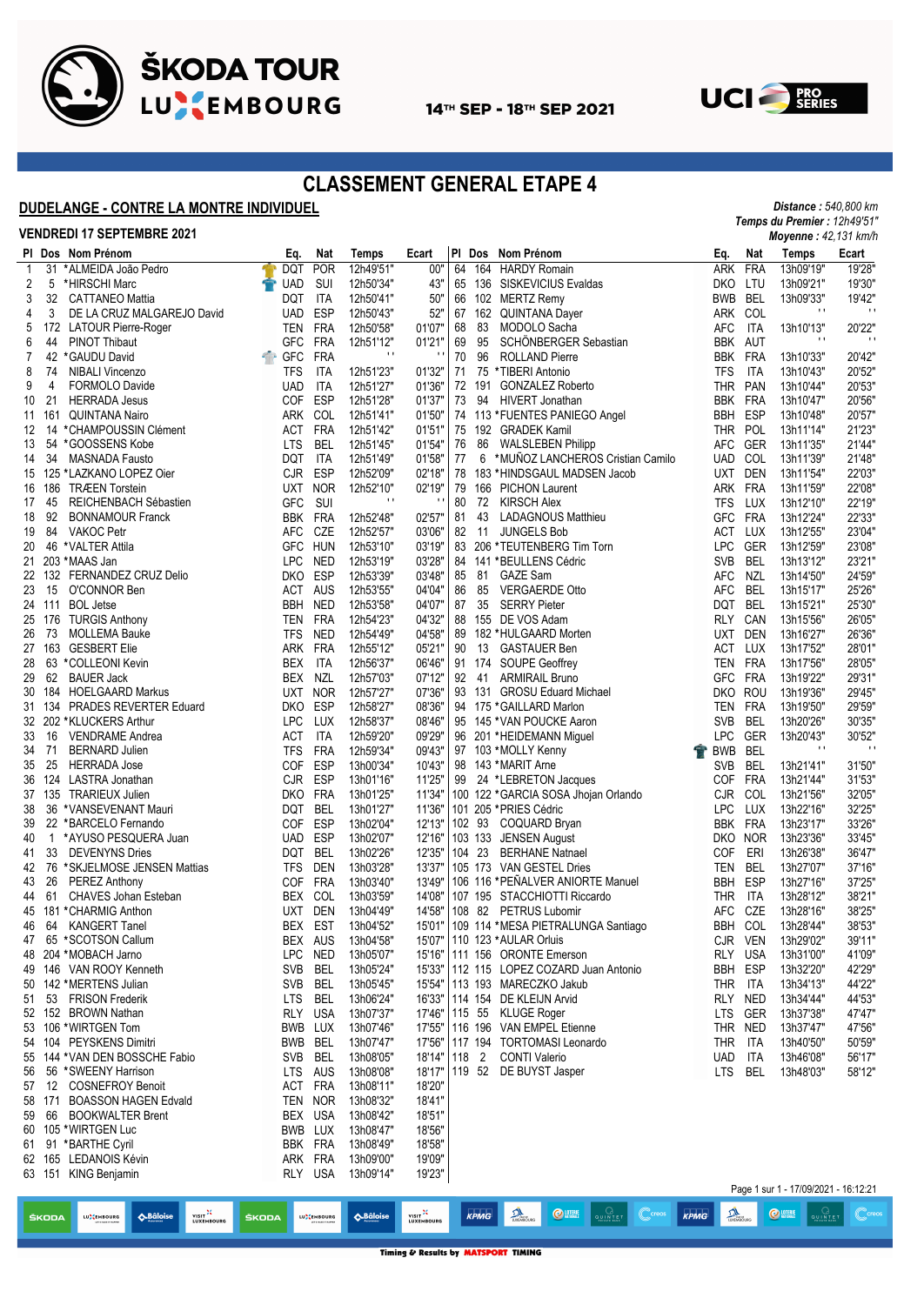



## **CLASSEMENT PAR POINTS 4**

#### **DUDELANGE - CONTRE LA MONTRE INDIVIDUEL**

#### **VENDREDI 17 SEPTEMBRE 2021**

#### **Classement de l'Etape Classement Général**

VISIT<sup>32</sup>

ŠKODA

LU<sup>S</sup>EMBOURG

ABâloise

.<br>ŠKODA

LU<sup>S</sup> EMBOURG

| <b>Classement Général</b> |  |
|---------------------------|--|
|                           |  |

| PI               |     | Dos Nom Prénom              | Nat        | Equipe     | <b>Points</b>    | PI             | Dos             | Nom Prénom                  | Nat        | Equipe     | Points                               |
|------------------|-----|-----------------------------|------------|------------|------------------|----------------|-----------------|-----------------------------|------------|------------|--------------------------------------|
|                  |     | Arrivée Dudelange - km 25.4 |            |            |                  | $\mathbf{1}$   | $\overline{31}$ | ALMEIDA João Pedro          | <b>POR</b> | <b>DQT</b> | 52                                   |
|                  |     |                             |            |            |                  | $\sqrt{2}$     | 5               | <b>HIRSCHI Marc</b>         | SUI        | <b>UAD</b> | 40                                   |
| $\mathbf{1}$     | 32  | CATTANEO Mattia             | ITA        | DQT        | 20               | 3              | 32              | <b>CATTANEO Mattia</b>      | ITA        | DQT        | 20                                   |
| $\boldsymbol{2}$ | 31  | ALMEIDA João Pedro          | <b>POR</b> | <b>DQT</b> | 16               |                |                 |                             |            |            |                                      |
| 3                | 76  | SKJELMOSE JENSEN Mattias    | DEN        | <b>TFS</b> | 13               | 4              | 83              | MODOLO Sacha                | ITA        | AFC        | $20\,$                               |
| 4                | 3   | DE LA CRUZ MALGAREJO David  | <b>ESP</b> | <b>UAD</b> | 11               | 5              | $\mathbf{3}$    | DE LA CRUZ MALGAREJO David  | <b>ESP</b> | <b>UAD</b> | 20                                   |
| 5                | 172 | LATOUR Pierre-Roger         | <b>FRA</b> | <b>TEN</b> | 9                | 6              | 14              | <b>CHAMPOUSSIN Clément</b>  | <b>FRA</b> | ACT        | $19$                                 |
| 6                | 5   | <b>HIRSCHI Marc</b>         | SUI        | <b>UAD</b> | $\boldsymbol{7}$ | $\overline{7}$ | 42              | <b>GAUDU David</b>          | <b>FRA</b> | GFC        | 18                                   |
| $\overline{7}$   | 62  | <b>BAUER Jack</b>           | <b>NZL</b> | <b>BEX</b> |                  | 8              | 73              | MOLLEMA Bauke               | <b>NED</b> | <b>TFS</b> | 16                                   |
|                  |     |                             |            |            | 5                | 9              | 12              | <b>COSNEFROY Benoit</b>     | <b>FRA</b> | ACT        | $16\,$                               |
| 8                | 56  | <b>SWEENY Harrison</b>      | AUS        | <b>LTS</b> | 3                | 10             | 172             | LATOUR Pierre-Roger         | <b>FRA</b> | <b>TEN</b> | 14                                   |
| 9                | 75  | <b>TIBERI Antonio</b>       | <b>ITA</b> | <b>TFS</b> | $\overline{c}$   | 11             | 76              | SKJELMOSE JENSEN Mattias    | DEN        | <b>TFS</b> | 13                                   |
| 10               | 74  | NIBALI Vincenzo             | ITA        | <b>TFS</b> | $\mathbf{1}$     | 12             | 131             | <b>GROSU Eduard Michael</b> | ROU        | <b>DKO</b> | 13                                   |
|                  |     |                             |            |            |                  | 13             | 16              | <b>VENDRAME Andrea</b>      | ITA        | ACT        | 12                                   |
|                  |     |                             |            |            |                  |                |                 |                             |            |            |                                      |
|                  |     |                             |            |            |                  | 14             | $\overline{4}$  | FORMOLO Davide              | ITA        | <b>UAD</b> | 11                                   |
|                  |     |                             |            |            |                  | 15             | 161             | <b>QUINTANA Nairo</b>       | COL        | ARK        | 11                                   |
|                  |     |                             |            |            |                  | 16             | 171             | <b>BOASSON HAGEN Edvald</b> | <b>NOR</b> | <b>TEN</b> | 11                                   |
|                  |     |                             |            |            |                  | 17             | 44              | PINOT Thibaut               | <b>FRA</b> | GFC        | 9                                    |
|                  |     |                             |            |            |                  | 18             | 21              | <b>HERRADA Jesus</b>        | ESP        | COF        | $\boldsymbol{7}$                     |
|                  |     |                             |            |            |                  | 19             | 62              | <b>BAUER Jack</b>           | NZL        | <b>BEX</b> | 5                                    |
|                  |     |                             |            |            |                  | 20             | 143             | <b>MARIT Arne</b>           | <b>BEL</b> | SVB        | 5                                    |
|                  |     |                             |            |            |                  | 21             | 45              | REICHENBACH Sébastien       | SUI        | GFC        | 3                                    |
|                  |     |                             |            |            |                  | 22             | 92              | <b>BONNAMOUR Franck</b>     | <b>FRA</b> | <b>BBK</b> | 3                                    |
|                  |     |                             |            |            |                  | 23             | 56              | <b>SWEENY Harrison</b>      | AUS        | <b>LTS</b> |                                      |
|                  |     |                             |            |            |                  |                |                 |                             |            |            | 3                                    |
|                  |     |                             |            |            |                  | 24             | 75              | <b>TIBERI Antonio</b>       | ITA        | <b>TFS</b> | $\overline{\mathbf{c}}$              |
|                  |     |                             |            |            |                  | 25             | 116             | PEÑALVER ANIORTE Manuel     | <b>ESP</b> | <b>BBH</b> | $\overline{\mathbf{c}}$              |
|                  |     |                             |            |            |                  | 26             | 74              | NIBALI Vincenzo             | ITA        | <b>TFS</b> | $\mathbf{1}$                         |
|                  |     |                             |            |            |                  | 27             | 54              | GOOSSENS Kobe               | <b>BEL</b> | <b>LTS</b> | $\mathbf{1}$                         |
|                  |     |                             |            |            |                  | 28             | 154             | DE KLEIJN Arvid             | <b>NED</b> | <b>RLY</b> | $\mathbf{1}$                         |
|                  |     |                             |            |            |                  |                |                 |                             |            |            |                                      |
|                  |     |                             |            |            |                  |                |                 |                             |            |            |                                      |
|                  |     |                             |            |            |                  |                |                 |                             |            |            |                                      |
|                  |     |                             |            |            |                  |                |                 |                             |            |            |                                      |
|                  |     |                             |            |            |                  |                |                 |                             |            |            |                                      |
|                  |     |                             |            |            |                  |                |                 |                             |            |            |                                      |
|                  |     |                             |            |            |                  |                |                 |                             |            |            |                                      |
|                  |     |                             |            |            |                  |                |                 |                             |            |            |                                      |
|                  |     |                             |            |            |                  |                |                 |                             |            |            |                                      |
|                  |     |                             |            |            |                  |                |                 |                             |            |            |                                      |
|                  |     |                             |            |            |                  |                |                 |                             |            |            |                                      |
|                  |     |                             |            |            |                  |                |                 |                             |            |            |                                      |
|                  |     |                             |            |            |                  |                |                 |                             |            |            |                                      |
|                  |     |                             |            |            |                  |                |                 |                             |            |            |                                      |
|                  |     |                             |            |            |                  |                |                 |                             |            |            |                                      |
|                  |     |                             |            |            |                  |                |                 |                             |            |            |                                      |
|                  |     |                             |            |            |                  |                |                 |                             |            |            |                                      |
|                  |     |                             |            |            |                  |                |                 |                             |            |            |                                      |
|                  |     |                             |            |            |                  |                |                 |                             |            |            |                                      |
|                  |     |                             |            |            |                  |                |                 |                             |            |            |                                      |
|                  |     |                             |            |            |                  |                |                 |                             |            |            |                                      |
|                  |     |                             |            |            |                  |                |                 |                             |            |            |                                      |
|                  |     |                             |            |            |                  |                |                 |                             |            |            |                                      |
|                  |     |                             |            |            |                  |                |                 |                             |            |            |                                      |
|                  |     |                             |            |            |                  |                |                 |                             |            |            |                                      |
|                  |     |                             |            |            |                  |                |                 |                             |            |            |                                      |
|                  |     |                             |            |            |                  |                |                 |                             |            |            |                                      |
|                  |     |                             |            |            |                  |                |                 |                             |            |            |                                      |
|                  |     |                             |            |            |                  |                |                 |                             |            |            |                                      |
|                  |     |                             |            |            |                  |                |                 |                             |            |            |                                      |
|                  |     |                             |            |            |                  |                |                 |                             |            |            |                                      |
|                  |     |                             |            |            |                  |                |                 |                             |            |            |                                      |
|                  |     |                             |            |            |                  |                |                 |                             |            |            |                                      |
|                  |     |                             |            |            |                  |                |                 |                             |            |            |                                      |
|                  |     |                             |            |            |                  |                |                 |                             |            |            |                                      |
|                  |     |                             |            |            |                  |                |                 |                             |            |            |                                      |
|                  |     |                             |            |            |                  |                |                 |                             |            |            |                                      |
|                  |     |                             |            |            |                  |                |                 |                             |            |            | Page 1 sur 1 - 17/09/2021 - 16:13:33 |

VISIT<sup>X</sup><br>LUXEMBOURG

 $\Diamond$ -Bâloise

KPMG

 $\sum_{\text{max}}$ 

 $\bullet$  lotene

 $\sum_{\text{LIX} \in \text{MHS}}$ 

KPMG

**P**creos

 $\bigcirc$  lotere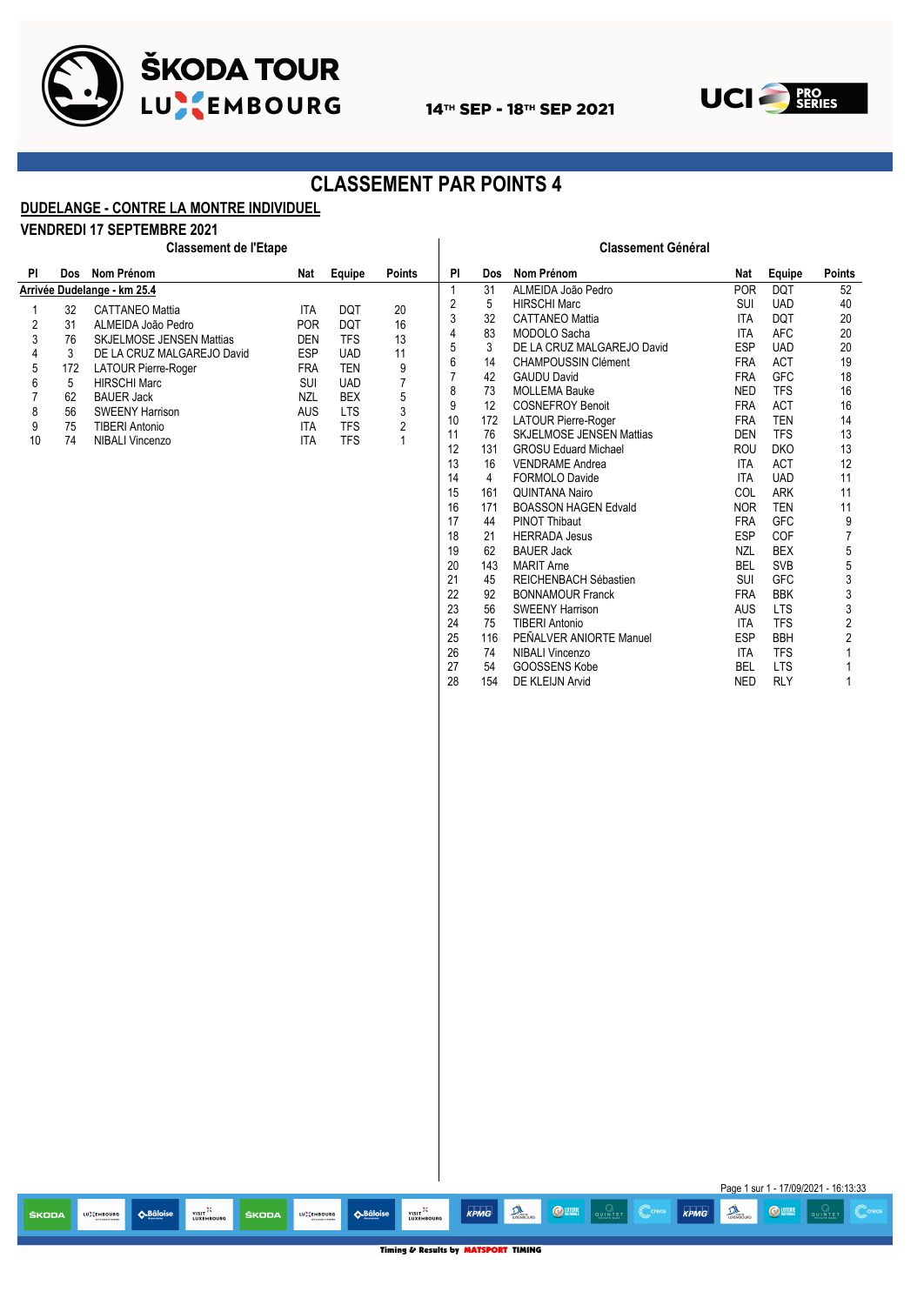

VISIT<sup>32</sup><br>LUXEMBOURG

ŠKODA

LU<sup>S</sup>EMBOURG

ŠKODA

LU<sup>S</sup> EMBOURG

**ABâloise** 



## **CLASSEMENT DU MEILLEUR GRIMPEUR 4**

**DUDELANGE - CONTRE LA MONTRE INDIVIDUEL**

**VENDREDI 17 SEPTEMBRE 2021**

|    | <b>Classement de l'Etape</b> |            |  |     |        |        | <b>Classement Général</b>                                                                                                                                                                 |                                                                                                                                                           |                                                                                                                                                                                                                                                                                                                                                                                                                              |                                                                                                                                                                                           |                                                                                                                                                                                                                  |                                                                                                                                                                                                                                                                |  |
|----|------------------------------|------------|--|-----|--------|--------|-------------------------------------------------------------------------------------------------------------------------------------------------------------------------------------------|-----------------------------------------------------------------------------------------------------------------------------------------------------------|------------------------------------------------------------------------------------------------------------------------------------------------------------------------------------------------------------------------------------------------------------------------------------------------------------------------------------------------------------------------------------------------------------------------------|-------------------------------------------------------------------------------------------------------------------------------------------------------------------------------------------|------------------------------------------------------------------------------------------------------------------------------------------------------------------------------------------------------------------|----------------------------------------------------------------------------------------------------------------------------------------------------------------------------------------------------------------------------------------------------------------|--|
| PI | Dos                          | Nom Prénom |  | Nat | Equipe | Points | PI                                                                                                                                                                                        | Dos                                                                                                                                                       | Nom Prénom                                                                                                                                                                                                                                                                                                                                                                                                                   | Nat                                                                                                                                                                                       | Equipe                                                                                                                                                                                                           | Points                                                                                                                                                                                                                                                         |  |
|    |                              |            |  |     |        |        | $\mathbf{1}$<br>$\sqrt{2}$<br>$\ensuremath{\mathsf{3}}$<br>4<br>5<br>$\boldsymbol{6}$<br>$\sqrt{7}$<br>$\bf 8$<br>9<br>10<br>11<br>12<br>13<br>14<br>15<br>16<br>17<br>18<br>19<br>$20\,$ | 103<br>95<br>146<br>15<br>155<br>192<br>72<br>156<br>$5\phantom{.0}$<br>62<br>$36\,$<br>52<br>86<br>44<br>34<br>125<br>31<br>172<br>$\overline{4}$<br>136 | MOLLY Kenny<br>SCHÖNBERGER Sebastian<br>VAN ROOY Kenneth<br>O'CONNOR Ben<br>DE VOS Adam<br><b>GRADEK Kamil</b><br><b>KIRSCH Alex</b><br><b>ORONTE Emerson</b><br><b>HIRSCHI Marc</b><br><b>BAUER Jack</b><br>VANSEVENANT Mauri<br>DE BUYST Jasper<br><b>WALSLEBEN Philipp</b><br>PINOT Thibaut<br>MASNADA Fausto<br>LAZKANO LOPEZ Oier<br>ALMEIDA João Pedro<br>LATOUR Pierre-Roger<br>FORMOLO Davide<br>SISKEVICIUS Evaldas | <b>BEL</b><br>AUT<br><b>BEL</b><br>AUS<br>CAN<br>POL<br>LUX<br><b>USA</b><br>SUI<br><b>NZL</b><br><b>BEL</b><br>BEL<br>GER<br>FRA<br><b>ITA</b><br>ESP<br>POR<br>FRA<br><b>ITA</b><br>LTU | <b>BWB</b><br>BBK<br>SVB<br>ACT<br><b>RLY</b><br>THR<br><b>TFS</b><br><b>RLY</b><br><b>UAD</b><br>BEX<br>DQT<br><b>LTS</b><br>${\sf AFC}$<br>${\sf GFC}$<br>DQT<br>CJR<br>DQT<br>TEN<br><b>UAD</b><br><b>DKO</b> | 29<br>$20\,$<br>$\bf 8$<br>8<br>5<br>$\overline{\mathbf{4}}$<br>$\overline{\mathbf{4}}$<br>$\overline{\mathbf{4}}$<br>3<br>$\sqrt{3}$<br>3<br>3<br>3<br>$\sqrt{2}$<br>$\sqrt{2}$<br>$\sqrt{2}$<br>$\mathbf{1}$<br>$\mathbf{1}$<br>$\mathbf{1}$<br>$\mathbf{1}$ |  |
|    |                              |            |  |     |        |        |                                                                                                                                                                                           |                                                                                                                                                           |                                                                                                                                                                                                                                                                                                                                                                                                                              |                                                                                                                                                                                           | Page 1 sur 1 - 17/09/2021 - 16:13:41                                                                                                                                                                             |                                                                                                                                                                                                                                                                |  |

VISIT

**URG** 

KPMG

**AB**âloise

 $\mathfrak{A}$ 

**OUTER QUARTER** 

 $\mathbb{C}$ creos

KPMG **AND CUTE** 

**QUINTET**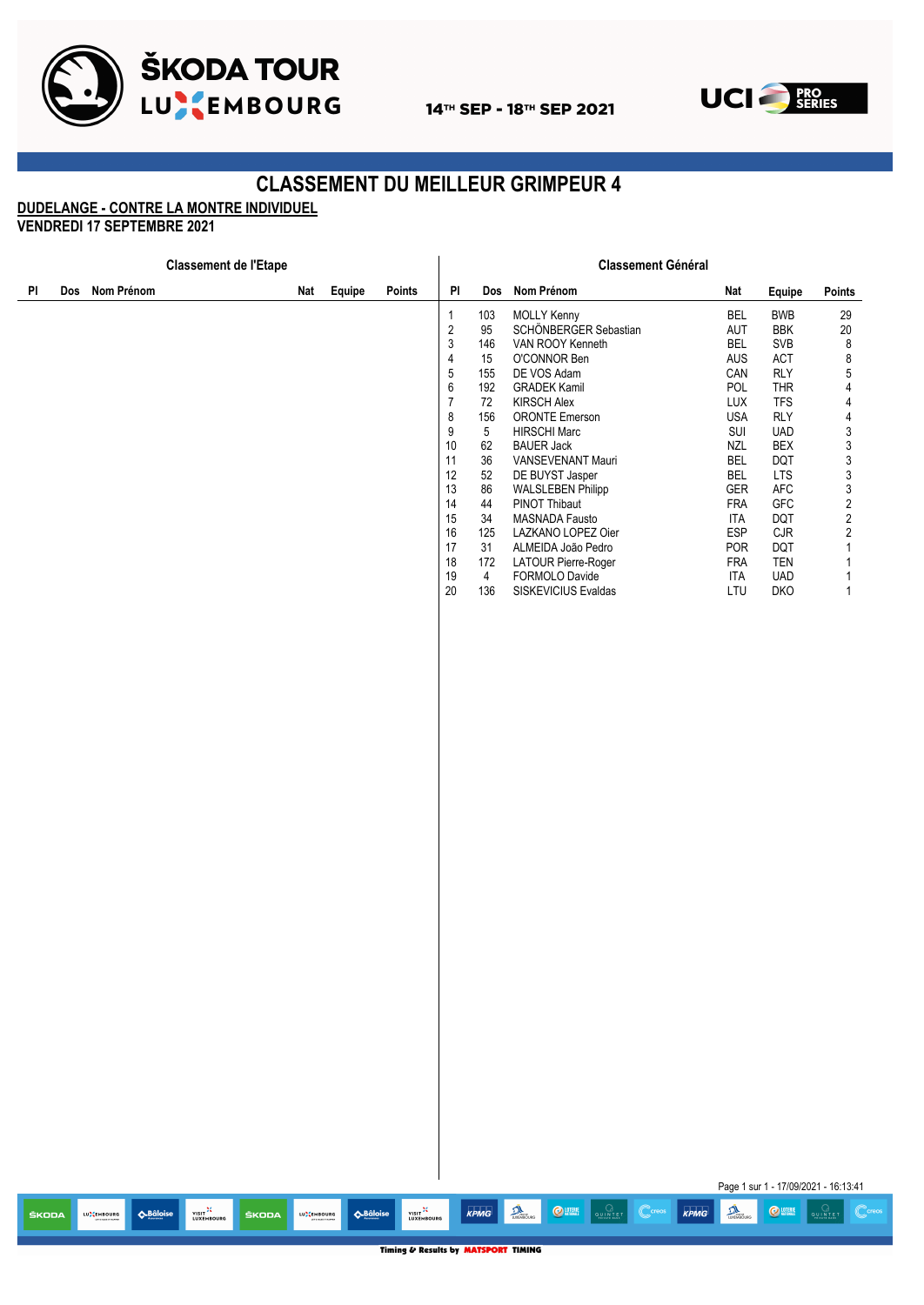



## **CLASSEMENT DES JEUNES 4**

#### **DUDELANGE - CONTRE LA MONTRE INDIVIDUEL**

**VENDREDI 17 SEPTEMBRE 2021**

|            |     | <b>Classement de l'Etape</b><br>Distance: 25,400 km |            |            |                      |   |                | <b>Classement Général</b><br>Distance Totale: 540,800 km |                |                                    |            |            |                             |                |
|------------|-----|-----------------------------------------------------|------------|------------|----------------------|---|----------------|----------------------------------------------------------|----------------|------------------------------------|------------|------------|-----------------------------|----------------|
|            |     | Temps du premier : 30'54"60                         |            |            | Moyenne: 49,320 km/h |   |                |                                                          |                | Temps du premier : 12h49'51"       |            |            | <b>Moyenne: 42.131 km/h</b> |                |
| PI.        |     | Dos Nom Prénom                                      | Eq.        | <b>Nat</b> | <b>Temps</b>         | P | Ecart          | PI                                                       |                | Dos Nom Prénom                     | Eq.        | Nat        | <b>Temps</b>                | Ecart          |
| 1          | 31  | ALMEIDA João Pedro                                  | <b>DQT</b> | POR        | 30'54"60             |   | 00"            | $\mathbf{1}$                                             | 31             | ALMEIDA João Pedro                 | <b>DQT</b> | <b>POR</b> | 12h49'51"                   | 00"            |
| $\sqrt{2}$ | 76  | <b>SKJELMOSE JENSEN Mattias</b>                     | <b>TFS</b> | <b>DEN</b> | 31'18"21             |   | 24"            | $\overline{2}$                                           | 5              | <b>HIRSCHI Marc</b>                | <b>UAD</b> | <b>SUI</b> | 12h50'34"                   | 43"            |
| 3          | 5   | <b>HIRSCHI Marc</b>                                 | <b>UAD</b> | SUI        | 31'41"08             |   | 47"            | 3                                                        | 42             | <b>GAUDU David</b>                 | GFC        | <b>FRA</b> | 12h51'12"                   | 01'21"         |
| 4          | 56  | <b>SWEENY Harrison</b>                              | <b>LTS</b> | <b>AUS</b> | 31'47"49             |   | 53"            | 4                                                        | 14             | <b>CHAMPOUSSIN Clément</b>         | <b>ACT</b> | <b>FRA</b> | 12h51'42"                   | 01'51"         |
| 5          | 75  | <b>TIBERI Antonio</b>                               | <b>TFS</b> | <b>ITA</b> | 31'47"94             |   | $\mathbf{L}$   | 5                                                        | 54             | GOOSSENS Kobe                      | <b>LTS</b> | <b>BEL</b> | 12h51'45"                   | 01'54"         |
| 6          | 54  | GOOSSENS Kobe                                       | <b>LTS</b> | <b>BEL</b> | 31'56"44             |   | 01'02"         | $\boldsymbol{6}$                                         | 125            | LAZKANO LOPEZ Oier                 | <b>CJR</b> | <b>ESP</b> | 12h52'09"                   | 02'18"         |
| 7          | 42  | <b>GAUDU David</b>                                  | <b>GFC</b> | <b>FRA</b> | 32'00"93             |   | 01'06"         | $\overline{7}$                                           | 46             | <b>VALTER Attila</b>               | <b>GFC</b> | <b>HUN</b> | 12h53'10"                   | 03'19"         |
| 8          | 182 | <b>HULGAARD Morten</b>                              | <b>UXT</b> | <b>DEN</b> | 32'01"76             |   | 01'07"         | 8                                                        | 203            | MAAS Jan                           | <b>LPC</b> | <b>NED</b> | 12h53'19"                   | 03'28"         |
| 9          | 125 | LAZKANO LOPEZ Oier                                  | CJR        | <b>ESP</b> | 32'12"48             |   | 01'18"         | 9                                                        | 63             | <b>COLLEONI Kevin</b>              | BEX        | <b>ITA</b> | 12h56'37"                   | 06'46"         |
| 10         | 14  | <b>CHAMPOUSSIN Clément</b>                          | ACT        | <b>FRA</b> | 32'14"57             |   | 01'20"         | 10                                                       | 202            | <b>KLUCKERS Arthur</b>             | <b>LPC</b> | LUX        | 12h58'37"                   | 08'46"         |
| 11         | 201 | <b>HEIDEMANN Miguel</b>                             | <b>LPC</b> | <b>GER</b> | 32'16"02             |   | 01'22"         | 11                                                       | 36             | VANSEVENANT Mauri                  | <b>DQT</b> | <b>BEL</b> | 13h01'27"                   | 11'36"         |
| 12         | 204 | MOBACH Jarno                                        | <b>LPC</b> | <b>NED</b> | 32'22"25             |   | 01'28"         | 12                                                       | 22             | <b>BARCELO</b> Fernando            | COF        | <b>ESP</b> | 13h02'04"                   | 12'13"         |
| 13         | 181 | <b>CHARMIG Anthon</b>                               | <b>UXT</b> | <b>DEN</b> | 32'26"32             |   | 01'32"         | 13                                                       | $\overline{1}$ | AYUSO PESQUERA Juan                | <b>UAD</b> | <b>ESP</b> | 13h02'07"                   | 12'16"         |
| 14         | 202 | <b>KLUCKERS Arthur</b>                              | <b>LPC</b> | <b>LUX</b> | 32'43"91             |   | 01'49"         | 14                                                       | 76             | <b>SKJELMOSE JENSEN Mattias</b>    | <b>TFS</b> | <b>DEN</b> | 13h03'28"                   | 13'37"         |
| 15         | 203 | MAAS Jan                                            | <b>LPC</b> | <b>NED</b> | 32'47"55             |   | 01'53"         | 15                                                       | 181            | <b>CHARMIG Anthon</b>              | <b>UXT</b> | <b>DEN</b> | 13h04'49"                   | 14'58"         |
| 16         | 106 | <b>WIRTGEN Tom</b>                                  | <b>BWB</b> | LUX        | 33'03"26             |   | 02'09"         | 16                                                       | 65             | <b>SCOTSON Callum</b>              | <b>BEX</b> | <b>AUS</b> | 13h04'58"                   | 15'07"         |
| 17         | 183 | HINDSGAUL MADSEN Jacob                              | <b>UXT</b> | <b>DEN</b> | 33'15"01             |   | 02'21"         | 17                                                       | 204            | MOBACH Jarno                       | <b>LPC</b> | <b>NED</b> | 13h05'07"                   | 15'16"         |
| 18         | 46  | <b>VALTER Attila</b>                                | GFC        | <b>HUN</b> | 33'21"14             |   | 02'27"         | 18                                                       | 142            | <b>MERTENS Julian</b>              | <b>SVB</b> | <b>BEL</b> | 13h05'45"                   | 15'54"         |
| 19         | 91  | <b>BARTHE Cyril</b>                                 | <b>BBK</b> | <b>FRA</b> | 33'24"34             |   | 02'30"         | 19                                                       | 106            | <b>WIRTGEN Tom</b>                 | <b>BWB</b> | LUX        | 13h07'46"                   | 17'55"         |
| 20         | 63  | <b>COLLEONI Kevin</b>                               | <b>BEX</b> | ITA        | 33'31"63             |   | 02'37"         | 20                                                       | 144            | VAN DEN BOSSCHE Fabio              | <b>SVB</b> | <b>BEL</b> | 13h08'05"                   | 18'14"         |
| 21         | 145 | VAN POUCKE Aaron                                    | <b>SVB</b> | <b>BEL</b> | 33'38"74             |   | 02'44"         | 21                                                       | 56             | <b>SWEENY Harrison</b>             | <b>LTS</b> | <b>AUS</b> | 13h08'08"                   | 18'17"         |
| 22         | 22  | <b>BARCELO Fernando</b>                             | COF        | <b>ESP</b> | 33'52"25             |   | 02'58"         | 22                                                       | 105            | <b>WIRTGEN Luc</b>                 | <b>BWB</b> | LUX        | 13h08'47"                   | 18'56"         |
| 23         | 122 | GARCIA SOSA Jhojan Orlando                          | <b>CJR</b> | COL        | 34'04"97             |   | 03'10"         | 23                                                       | 91             | <b>BARTHE Cyril</b>                | <b>BBK</b> | <b>FRA</b> | 13h08'49"                   | 18'58"         |
| 24         | 36  | <b>VANSEVENANT Mauri</b>                            | <b>DQT</b> | <b>BEL</b> | 34'07"34             |   | 03'13"         | 24                                                       | 75             | <b>TIBERI Antonio</b>              | <b>TFS</b> | <b>ITA</b> | 13h10'43"                   | 20'52"         |
| 25         | 206 | <b>TEUTENBERG Tim Torn</b>                          | <b>LPC</b> | <b>GER</b> | 34'17"44             |   | 03'23"         | 25                                                       | 113            | <b>FUENTES PANIEGO Angel</b>       | <b>BBH</b> | <b>ESP</b> | 13h10'48"                   | 20'57"         |
| 26         | 142 | <b>MERTENS Julian</b>                               | <b>SVB</b> | <b>BEL</b> | 34'18"54             |   | 03'24"         | 26                                                       | 6              | MUÑOZ LANCHEROS Cristian Camil UAD |            | COL        | 13h11'39"                   | 21'48"         |
| 27         | 141 | <b>BEULLENS Cédric</b>                              | <b>SVB</b> | <b>BEL</b> | 34'30"09             |   | 03'36"         | 27                                                       | 183            | HINDSGAUL MADSEN Jacob             | <b>UXT</b> | <b>DEN</b> | 13h11'54"                   | 22'03"         |
| 28         | 1   | AYUSO PESQUERA Juan                                 | <b>UAD</b> | <b>ESP</b> | 34'34"22             |   | 03'40"         | 28                                                       | 206            | <b>TEUTENBERG Tim Torn</b>         | <b>LPC</b> | GER        | 13h12'59"                   | 23'08"         |
| 29         | 143 | <b>MARIT Arne</b>                                   | <b>SVB</b> | <b>BEL</b> | 34'37"60             |   | 03'43"         | 29                                                       | 141            | <b>BEULLENS Cédric</b>             | <b>SVB</b> | <b>BEL</b> | 13h13'12"                   | 23'21"         |
| 30         | 144 | VAN DEN BOSSCHE Fabio                               | <b>SVB</b> | <b>BEL</b> | 34'43"03             |   | 03'49"         | 30                                                       | 182            | <b>HULGAARD Morten</b>             | <b>UXT</b> | <b>DEN</b> | 13h16'27"                   | 26'36"         |
| 31         | 24  | <b>LEBRETON Jacques</b>                             | COF        | <b>FRA</b> | 34'43"92             |   | $\mathbf{r}$ . | 31                                                       | 175            | <b>GAILLARD Marlon</b>             | TEN        | <b>FRA</b> | 13h19'50"                   | 29'59"         |
| 32         | 123 | <b>AULAR Orluis</b>                                 | <b>CJR</b> | <b>VEN</b> | 34'45"35             |   | 03'51"         | 32                                                       | 145            | VAN POUCKE Aaron                   | <b>SVB</b> | <b>BEL</b> | 13h20'26"                   | 30'35"         |
| 33         | 113 | <b>FUENTES PANIEGO Angel</b>                        | <b>BBH</b> | <b>ESP</b> | 34'54"55             |   | 04'00"         | 33                                                       |                | 201 HEIDEMANN Miguel               | <b>LPC</b> | GER        | 13h20'43"                   | 30'52"         |
| 34         | 6   | MUÑOZ LANCHEROS Cristian C UAD                      |            | COL        | 35'02"38             |   | 04'08"         | 34                                                       |                | 103 MOLLY Kenny                    | <b>BWB</b> | <b>BEL</b> | 13h20'43"                   | $\mathbf{r}$ . |
| 35         | 205 | PRIES Cédric                                        | <b>LPC</b> | <b>LUX</b> | 35'12"83             |   | 04'18"         | 35                                                       |                | 143 MARIT Arne                     | <b>SVB</b> | <b>BEL</b> | 13h21'41"                   | 31'50"         |
| 36         | 65  | <b>SCOTSON Callum</b>                               | <b>BEX</b> | <b>AUS</b> | 35'20"03             |   | 04'26"         | 36                                                       | 24             | <b>LEBRETON Jacques</b>            | COF        | <b>FRA</b> | 13h21'44"                   | 31'53"         |
| 37         | 116 | PEÑALVER ANIORTE Manuel                             | <b>BBH</b> | <b>ESP</b> | 35'23"52             |   | 04'29"         | 37                                                       |                | 122 GARCIA SOSA Jhojan Orlando     | CJR        | COL        | 13h21'56"                   | 32'05"         |
| 38         | 175 | <b>GAILLARD Marlon</b>                              | <b>TEN</b> | <b>FRA</b> | 35'24"99             |   | 04'30"         | 38                                                       |                | 205 PRIES Cédric                   | <b>LPC</b> | LUX        | 13h22'16"                   | 32'25"         |
| 39         | 103 | <b>MOLLY Kenny</b>                                  | <b>BWB</b> | <b>BEL</b> | 36'01"13             |   | 05'07"         | 39                                                       | 116            | PEÑALVER ANIORTE Manuel            | <b>BBH</b> | <b>ESP</b> | 13h27'16"                   | 37'25"         |
| 40         | 105 | <b>WIRTGEN Luc</b>                                  | <b>BWB</b> | <b>LUX</b> | 36'24"65             |   | 05'30"         | 40                                                       | 114            | MESA PIETRALUNGA Santiago          | <b>BBH</b> | COL        | 13h28'44"                   | 38'53"         |
| 41         | 114 | MESA PIETRALUNGA Santiago                           | <b>BBH</b> | COL        | 36'51"74             |   | 05'57"         | 41                                                       |                | 123 AULAR Orluis                   | CJR        | <b>VEN</b> | 13h29'02"                   | 39'11"         |
|            |     |                                                     |            |            |                      |   |                |                                                          |                |                                    |            |            |                             |                |

#### *Abandon*

101 DESAL Ceriel BWB BEL

VISIT<sup>22</sup><br>LUXEMBOURG

ŠKODA

LU<sup>S</sup>EMBOURG

**ABâloise** 

LU<sup>S</sup> EMBOURG

KODA

*1 coureur(s).*

**ABâloise** 

Page 1 sur 1 - 17/09/2021 - 16:14:04

 $\bullet$ 

 $\mathbf{A}$ 

KPMG

Timing & Results by MATSPORT TIMING

KPMG

VISIT<sup>32</sup>

 $\sum_{\text{time}}$ 

 $\bullet$  lotens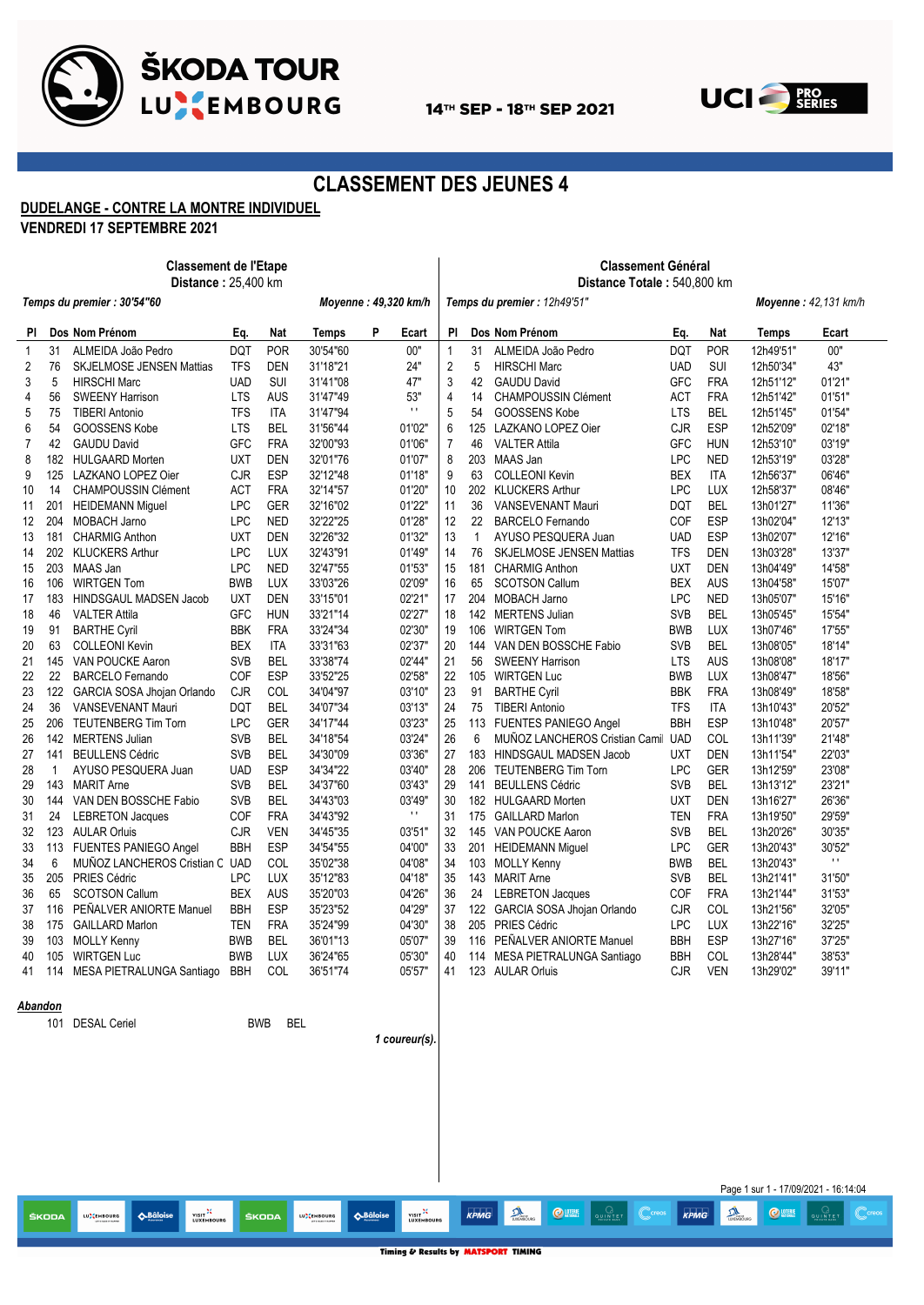

VISIT<sup>32</sup>

ŠKODA

LU CHABOURG

**AB**âloise

LU<sup>S</sup>EMBOURG

KODA



## **CLASSEMENT PAR EQUIPES 4**

#### **DUDELANGE - CONTRE LA MONTRE INDIVIDUEL**

**VENDREDI 17 SEPTEMBRE 2021**

|              | <b>Classement de l'Etape</b><br><b>Distance: 25,400 km</b> |              |                | <b>Classement Général</b><br>Distance totale: 540.800 km |                                  |              |          |  |  |  |
|--------------|------------------------------------------------------------|--------------|----------------|----------------------------------------------------------|----------------------------------|--------------|----------|--|--|--|
|              | PI Equipe                                                  | <b>Temps</b> | Ecart          |                                                          | PI Equipe                        | <b>Temps</b> | Ecart    |  |  |  |
| $\mathbf{1}$ | Deceuninck - Quick-Step<br>32/31/34                        | 1h33'46"     | 00"            | $\mathbf{1}$                                             | Deceuninck - Quick-Step          | 38h32'40"    | 00"      |  |  |  |
| 2            | Trek - Segafredo<br>76/75/74                               | 1h34'54"     | 01'08"         | $\overline{2}$                                           | Uae Team Emirates                | 38h32'59"    | 19"      |  |  |  |
| 3            | Uae Team Emirates<br>3/5/4                                 | 1h35'19"     | 01'33"         | 3                                                        | Groupama - Fdj                   | 38h33'48"    | 01'08"   |  |  |  |
| 4            | Lotto Soudal<br>56 / 54 / 53                               | 1h35'40"     | 01'54"         | 4                                                        | Trek - Segafredo                 | 38h39'33"    | 06'53"   |  |  |  |
| 5            | Groupama - Fdj<br>41/44/42                                 | 1h35'48"     | 02'02"         | 5                                                        | Ag2r Citroen Team                | 38h43'07"    | 10'27"   |  |  |  |
| 6            | Cofidis<br>21/26/25                                        | 1h36'37"     | 02'51"         | 16                                                       | Cofidis                          | 38h49'06"    | 16'26"   |  |  |  |
| 7            | Uno - X Pro Cycling Team<br>182 / 186 / 181                | 1h36'48"     | 03'02"         | $\overline{7}$                                           | Team Bikeexchange                | 38h49'18"    | 16'38"   |  |  |  |
| 8            | Ag2r Citroen Team<br>15/14/12                              | 1h36'59"     | 03'13"         | 8                                                        | Delko                            | 38h51'39"    | 18'59"   |  |  |  |
| 9            | Team Bikeexchange<br>62 / 64 / 66                          | 1h37'21"     | 03'35"         | 9                                                        | Uno - X Pro Cycling Team         | 38h53'49"    | 21'09"   |  |  |  |
| 10           | Leopard Pro Cycling<br>201 / 204 / 202                     | 1h37'21"     | $\mathbf{r}$ . | $10$                                                     | <b>Total Energies</b>            | 38h53'51"    | 21'11"   |  |  |  |
| 11           | <b>Total Energies</b><br>172 / 176 / 173                   | 1h38'02"     | 04'16"         | 11                                                       | Team Arkea - Samsic              | 38h54'35"    | 21'55"   |  |  |  |
| 12           | Team Arkea - Samsic<br>161 / 165 / 163                     | 1h38'58"     | 05'12"         | 12                                                       | Leopard Pro Cycling              | 38h56'19"    | 23'39"   |  |  |  |
| 13           | Delko<br>136 / 132 / 134                                   | 1h39'23"     | 05'37"         | 13                                                       | Caja Rural-Seguros Rga           | 39h03'58"    | 31'18"   |  |  |  |
| 14           | Caja Rural-Seguros Rga<br>125 / 122 / 124                  | 1h40'26"     | 06'40"         | 14                                                       | Lotto Soudal                     | 39h06'17"    | 33'37"   |  |  |  |
| 15           | Alpecin-Fenix<br>84 / 86 / 83                              | 1h40'58"     | 07'12"         | 15                                                       | B&B Hotels P/B Ktm               | 39h08'28"    | 35'48"   |  |  |  |
| 16           | B&B Hotels P/B Ktm<br>92/91/93                             | 1h41'04"     | 07'18"         | 16                                                       | Alpecin-Fenix                    | 39h10'13"    | 37'33"   |  |  |  |
| 17           | Sport Vlaanderen - Baloise<br>146 / 145 / 142              | 1h41'13"     | 07'27"         | 17                                                       | Sport Vlaanderen - Baloise       | 39h16'38"    | 43'58"   |  |  |  |
| 18           | <b>Bingoal Pauwels Sauces Wb</b><br>106 / 102 / 104        | 1h43'28"     | 09'42"         | 18                                                       | <b>Bingoal Pauwels Sauces Wb</b> | 39h22'28"    | 49'48"   |  |  |  |
| 19           | Burgos-Bh<br>111 / 113 / 116                               | 1h43'56"     | 10'10"         | 19                                                       | Rally Cycling                    | 39h26'48"    | 54'08"   |  |  |  |
| 20           | Vini Zabu' Brado Ktm<br>192 / 194 / 195                    | 1h44'42"     | 10'56"         | 20                                                       | Burgos-Bh                        | 39h27'00"    | 54'20"   |  |  |  |
| 21           | <b>Rally Cycling</b><br>151 / 152 / 155                    | 1h44'59"     | 11'13"         | 21                                                       | Vini Zabu' Brado Ktm             | 39h41'46"    | 1h09'06" |  |  |  |

Page 1 sur 1 - 17/09/2021 - 16:13:51

 $\bigcirc$  loten

 $\mathbb{C}$ cn

 $\mathbf{A}$ 

 $KPMG$ 

VISIT<sup>32</sup>

**ABâloise** 

**A**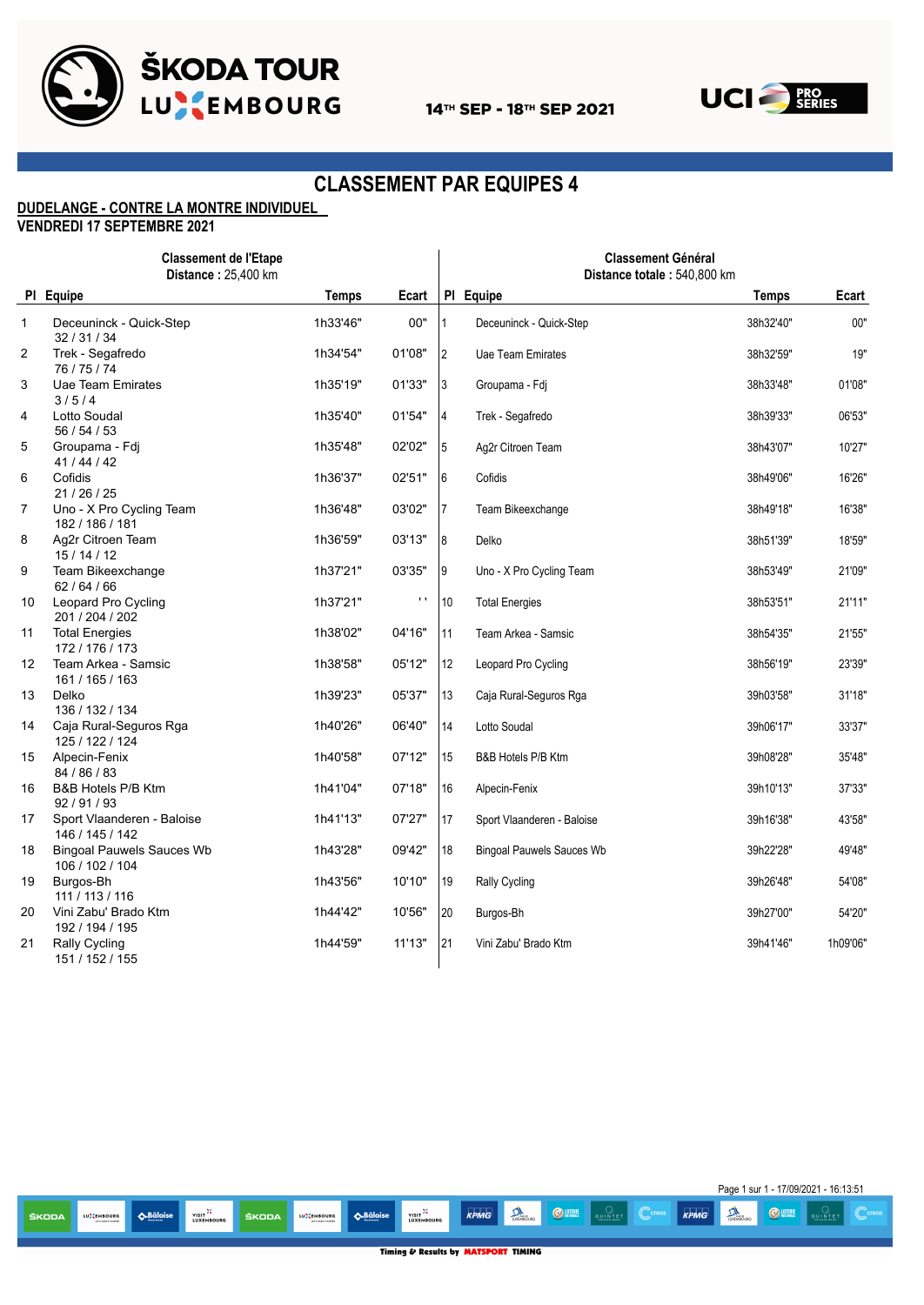



#### **Temps Intermédiaire**

**DUDELANGE - CONTRE LA MONTRE INDIVIDUEL**

VISIT<sup>32</sup>

ŠKODA

LU CHROURG

LU<sup>S</sup>CEMBOURG

KODA

**AB**âloise

**VENDREDI 17 SEPTEMBRE 2021**

|                |     |                             |            |            |              |            |         | Moyenne: 49,608 km/h |                              |            |            |                                      |        |
|----------------|-----|-----------------------------|------------|------------|--------------|------------|---------|----------------------|------------------------------|------------|------------|--------------------------------------|--------|
| PI.            |     | Dos Nom Prénom              | Eq.        | Nat        | <b>Temps</b> | Ecart      | PI      |                      | Dos Nom Prénom               | Eq.        | Nat        | <b>Temps</b>                         | Ecart  |
| $\mathbf{1}$   | 32  | <b>CATTANEO Mattia</b>      | <b>DQT</b> | ITA        | 17'25"94     | 00"        | 64      | 122                  | *GARCIA SOSA Jhojan Orlando  | <b>CJR</b> | COL        | 19'20"67                             | 01'55" |
| $\overline{2}$ | 31  | *ALMEIDA João Pedro         | <b>DQT</b> | POR        | 17'34"79     | 09"        | 65      | 36                   | *VANSEVENANT Mauri           | <b>DQT</b> | <b>BEL</b> | 19'22"83                             | 01'57" |
| 3              | 3   | DE LA CRUZ MALGAREJO David  | <b>UAD</b> | <b>ESP</b> | 17'46"62     | 21"        | 66      | 22                   | *BARCELO Fernando            | COF        | <b>ESP</b> | 19'23"83                             | 01'58" |
| 4              | 172 | <b>LATOUR Pierre-Roger</b>  | <b>TEN</b> | FRA        | 17'49"44     | 24"        | 67      | 13                   | <b>GASTAUER Ben</b>          | <b>ACT</b> | LUX        | 19'25"12                             | 02'00" |
| 5              | 56  | *SWEENY Harrison            | <b>LTS</b> | AUS        | 17'52"03     | 27"        | 68      | 134                  | PRADES REVERTER Eduard       | <b>DKO</b> | <b>ESP</b> | 19'26"12                             | 02'01" |
| 6              | 74  | <b>NIBALI Vincenzo</b>      | <b>TFS</b> | ITA        | 17'52"03     | 27"        | 69      | 101                  | *DESAL Ceriel                | <b>BWB</b> | BEL        | 19'26"90                             | 02'01" |
| 7              | 76  | *SKJELMOSE JENSEN Mattias   | <b>TFS</b> | <b>DEN</b> | 17'52"89     | 27"        | 70      | 124                  | LASTRA Jonathan              | <b>CJR</b> | <b>ESP</b> | 19'27"36                             | 02'02" |
| 8              | 5   | *HIRSCHI Marc               | <b>UAD</b> | SUI        | 17'53"00     | 28"        | 71      | 83                   | MODOLO Sacha                 | <b>AFC</b> | ITA        | 19'27"83                             | 02'02" |
| 9              | 62  | <b>BAUER Jack</b>           | <b>BEX</b> | NZL        | 17'55"23     | 30"        | 72      | 142                  | *MERTENS Julian              | <b>SVB</b> | BEL        | 19'30"26                             | 02'05" |
| 10             | 44  | <b>PINOT Thibaut</b>        | <b>GFC</b> | <b>FRA</b> | 17'56"93     | 31"        | 73      | 143                  | *MARIT Arne                  | <b>SVB</b> | <b>BEL</b> | 19'31"17                             | 02'06" |
|                | 15  |                             |            |            |              | 32"        | 74      | 151                  |                              |            | <b>USA</b> |                                      | 02'07" |
| 11             | 75  | O'CONNOR Ben                | <b>ACT</b> | <b>AUS</b> | 17'57"57     |            |         |                      | <b>KING Benjamin</b>         | RLY        |            | 19'32"06                             |        |
| 12             |     | *TIBERI Antonio             | <b>TFS</b> | ITA        | 17'59"35     | 34"        | 75      | 123                  | *AULAR Orluis                | <b>CJR</b> | <b>VEN</b> | 19'32"30                             | 02'07" |
| 13             | 34  | <b>MASNADA Fausto</b>       | <b>DQT</b> | ITA        | 18'01"87     | 36"<br>37" | 76      | $\overline{1}$       | *AYUSO PESQUERA Juan         | <b>UAD</b> | <b>ESP</b> | 19'32"49                             | 02'07" |
| 14             | 53  | <b>FRISON Frederik</b>      | <b>LTS</b> | <b>BEL</b> | 18'02"06     |            | 77      | 135                  | <b>TRARIEUX Julien</b>       | <b>DKO</b> | <b>FRA</b> | 19'32"88                             | 02'07" |
| 15             | 21  | <b>HERRADA Jesus</b>        | COF        | <b>ESP</b> | 18'02"84     | 37"        | 78      | 141                  | *BEULLENS Cédric             | <b>SVB</b> | <b>BEL</b> | 19'32"93                             | 02'07" |
| 16             | 41  | <b>ARMIRAIL Bruno</b>       | <b>GFC</b> | <b>FRA</b> | 18'03"30     | 38"        | 79      | 144                  | *VAN DEN BOSSCHE Fabio       | <b>SVB</b> | BEL        | 19'33"17                             | 02'08" |
| 17             | 42  | *GAUDU David                | GFC        | <b>FRA</b> | 18'04"37     | 39"        | 80      | 11                   | <b>JUNGELS Bob</b>           | ACT        | LUX        | 19'33"76                             | 02'08" |
| 18             | 204 | *MOBACH Jarno               | <b>LPC</b> | <b>NED</b> | 18'05"40     | 40"        | 81      | 164                  | <b>HARDY Romain</b>          | <b>ARK</b> | <b>FRA</b> | 19'33"88                             | 02'08" |
| 19             | 4   | FORMOLO Davide              | <b>UAD</b> | ITA        | 18'05"80     | 40"        | 82      | 93                   | COQUARD Bryan                | BBK        | <b>FRA</b> | 19'33"96                             | 02'08" |
| 20             | 14  | *CHAMPOUSSIN Clément        | ACT        | <b>FRA</b> | 18'06"94     | 41"        | 83      | 23                   | <b>BERHANE Natnael</b>       | COF        | ERI        | 19'35"52                             | 02'10" |
| 21             | 201 | *HEIDEMANN Miguel           | <b>LPC</b> | <b>GER</b> | 18'08"57     | 43"        | 84      | 95                   | SCHÖNBERGER Sebastian        | BBK        | AUT        | 19'36"98                             | 02'11" |
| 22             | 54  | *GOOSSENS Kobe              | <b>LTS</b> | <b>BEL</b> | 18'08"96     | 43"        | 85      | 33                   | <b>DEVENYNS Dries</b>        | <b>DQT</b> | BEL        | 19'39"67                             | 02'14" |
| 23             | 161 | <b>QUINTANA Nairo</b>       | ARK        | COL        | 18'10"49     | 45"        | 86      | 152                  | <b>BROWN Nathan</b>          | <b>RLY</b> | <b>USA</b> | 19'40"95                             | 02'15" |
| 24             | 26  | <b>PEREZ Anthony</b>        | COF        | <b>FRA</b> | 18'10"72     | 45"        | 87      | 24                   | *LEBRETON Jacques            | COF        | <b>FRA</b> | 19'41"09                             | 02'16" |
| 25             | 25  | <b>HERRADA Jose</b>         | COF        | <b>ESP</b> | 18'12"23     | 47"        | 88      | 52                   | DE BUYST Jasper              | <b>LTS</b> | <b>BEL</b> | 19'47"05                             | 02'22" |
| 26             | 182 | *HULGAARD Morten            | <b>UXT</b> | <b>DEN</b> | 18'12"70     | 47"        | 89      | 6                    | *MUÑOZ LANCHEROS Cristian Ca | <b>UAD</b> | COL        | 19'47"45                             | 02'22" |
| 27             | 136 | SISKEVICIUS Evaldas         | <b>DKO</b> | LTU        | 18'13"29     | 48"        | 90      | 205                  | *PRIES Cédric                | <b>LPC</b> | LUX        | 19'50"53                             | 02'25" |
| 28             | 181 | *CHARMIG Anthon             | <b>UXT</b> | <b>DEN</b> | 18'16"67     | 51"        | 91      | 162                  | QUINTANA Dayer               | ARK        | COL        | 19'51"88                             | 02'26" |
| 29             | 125 | *LAZKANO LOPEZ Oier         | <b>CJR</b> | <b>ESP</b> | 18'19"14     | 54"        | 92      | 113                  | *FUENTES PANIEGO Angel       | <b>BBH</b> | <b>ESP</b> | 19'52"04                             | 02'27" |
| 30             | 176 | <b>TURGIS Anthony</b>       | <b>TEN</b> | <b>FRA</b> | 18'19"81     | 54"        | 93      | 85                   | <b>VERGAERDE Otto</b>        | AFC        | <b>BEL</b> | 19'53"00                             | 02'28" |
| 31             | 186 | <b>TRÆEN Torstein</b>       | <b>UXT</b> | <b>NOR</b> | 18'21"53     | 56"        | 94      | 104                  | PEYSKENS Dimitri             | <b>BWB</b> | <b>BEL</b> | 19'53"43                             | 02'28" |
| 32             | 184 | <b>HOELGAARD Markus</b>     | <b>UXT</b> | <b>NOR</b> | 18'22"14     | 57"        | 95      | 175                  | *GAILLARD Marlon             | TEN        | <b>FRA</b> | 19'55"38                             | 02'30" |
| 33             | 55  | <b>KLUGE Roger</b>          | <b>LTS</b> | <b>GER</b> | 18'25"94     | 01'00"     | 96      | 206                  | *TEUTENBERG Tim Torn         | <b>LPC</b> | <b>GER</b> | 19'55"63                             | 02'30" |
| 34             | 64  |                             | <b>BEX</b> | <b>EST</b> | 18'29"94     | 01'04"     | 97      | 82                   |                              | <b>AFC</b> | CZE        | 19'57"84                             | 02'32" |
|                |     | <b>KANGERT Tanel</b>        |            |            |              |            |         |                      | <b>PETRUS Lubomir</b>        |            |            |                                      |        |
| 35             | 45  | REICHENBACH Sébastien       | <b>GFC</b> | <b>SUI</b> | 18'30"56     | 01'05"     | 98      | 65                   | *SCOTSON Callum              | <b>BEX</b> | <b>AUS</b> | 19'57"96                             | 02'32" |
| 36             | 46  | *VALTER Attila              | GFC        | <b>HUN</b> | 18'31"45     | 01'06"     | 99      | 133                  | <b>JENSEN August</b>         | <b>DKO</b> | <b>NOR</b> | 20'02"65                             | 02'37" |
| 37             | 203 | *MAAS Jan                   | <b>LPC</b> | <b>NED</b> | 18'34"47     | 01'09"     | 100     | 194                  | <b>TORTOMASI Leonardo</b>    | <b>THR</b> | ITA        | 20'06"67                             | 02'41" |
| 38             | 84  | <b>VAKOC Petr</b>           | <b>AFC</b> | CZE        | 18'36"42     | 01'11"     | 101     | 103                  | *MOLLY Kenny                 | <b>BWB</b> | <b>BEL</b> | 20'07"75                             | 02'42" |
| 39             | 165 | <b>LEDANOIS Kévin</b>       | <b>ARK</b> | <b>FRA</b> | 18'38"90     | 01'13"     | 102 155 |                      | DE VOS Adam                  | <b>RLY</b> | CAN        | 20'09"43                             | 02'44" |
| 40             | 106 | *WIRTGEN Tom                | <b>BWB</b> | LUX        | 18'39"75     | 01'14"     | 103     | 96                   | <b>ROLLAND Pierre</b>        | BBK        | <b>FRA</b> | 20'11"60                             | 02'46" |
| 41             | 16  | <b>VENDRAME Andrea</b>      | <b>ACT</b> | <b>ITA</b> | 18'39"98     | 01'14"     | 104     | 196                  | VAN EMPEL Etienne            | <b>THR</b> | <b>NED</b> | 20'12"32                             | 02'47" |
| 42             | 202 | *KLUCKERS Arthur            | <b>LPC</b> | LUX        | 18'44"09     | 01'19"     | 105     | 131                  | <b>GROSU Eduard Michael</b>  | <b>DKO</b> | ROU        | 20'13"25                             | 02'48" |
| 43             | 72  | <b>KIRSCH Alex</b>          | <b>TFS</b> | LUX        | 18'45"02     | 01'20"     | 106     | 115                  | LOPEZ COZARD Juan Antonio    | <b>BBH</b> | <b>ESP</b> | 20'16"38                             | 02'51" |
| 44             | 132 | FERNANDEZ CRUZ Delio        | <b>DKO</b> | <b>ESP</b> | 18'46"09     | 01'21"     | 107     | 102                  | <b>MERTZ Remy</b>            | <b>BWB</b> | <b>BEL</b> | 20'16"98                             | 02'51" |
| 45             | 66  | <b>BOOKWALTER Brent</b>     | <b>BEX</b> | <b>USA</b> | 18'49"26     | 01'24"     | 108     | 105                  | *WIRTGEN Luc                 | <b>BWB</b> | LUX        | 20'19"63                             | 02'54" |
| 46             | 145 | *VAN POUCKE Aaron           | SVB        | <b>BEL</b> | 18'53"07     | 01'28"     | 109     | 73                   | MOLLEMA Bauke                | <b>TFS</b> | <b>NED</b> | 20'22"69                             | 02'57" |
| 47             | 92  | <b>BONNAMOUR Franck</b>     | BBK        | FRA        | 18'54"36     | 01'29"     | 110 81  |                      | <b>GAZE Sam</b>              | AFC        | NZL        | 20'29"26                             | 03'04" |
| 48             | 91  | *BARTHE Cyril               | <b>BBK</b> | <b>FRA</b> | 18'55"92     | 01'30"     | 111 156 |                      | <b>ORONTE Emerson</b>        | RLY        | <b>USA</b> | 20'30"60                             | 03'05" |
| 49             | 86  | <b>WALSLEBEN Philipp</b>    | AFC        | GER        | 18'57"21     | 01'32"     | 112 195 |                      | STACCHIOTTI Riccardo         | <b>THR</b> | ITA        | 20'35"98                             | 03'10" |
| 50             | 111 | <b>BOL Jetse</b>            | <b>BBH</b> | NED        | 18'57"57     | 01'32"     | 113 116 |                      | *PEÑALVER ANIORTE Manuel     | BBH        | <b>ESP</b> | 20'36"22                             | 03'11" |
| 51             | 61  | CHAVES Johan Esteban        | <b>BEX</b> | COL        | 18'58"10     | 01'33"     |         | 114 174              | <b>SOUPE Geoffrey</b>        | TEN        | <b>FRA</b> | 20'40"30                             | 03'15" |
| 52             | 12  | <b>COSNEFROY Benoit</b>     | ACT        | FRA        | 18'59"86     | 01'34"     | 115     | $\overline{2}$       | <b>CONTI Valerio</b>         | <b>UAD</b> | ITA        | 20'42"28                             | 03'17" |
| 53             | 166 | PICHON Laurent              | ARK        | <b>FRA</b> | 19'00"37     | 01'35"     | 116 191 |                      | <b>GONZALEZ Roberto</b>      | <b>THR</b> | <b>PAN</b> | 20'46"27                             | 03'21" |
| 54             | 146 | VAN ROOY Kenneth            | SVB        | <b>BEL</b> | 19'02"76     | 01'37"     | 117 94  |                      | HIVERT Jonathan              | BBK        | <b>FRA</b> | 20'47"92                             | 03'22" |
|                | 163 | <b>GESBERT Elie</b>         | ARK        | <b>FRA</b> | 19'03"02     | 01'38"     | 118 193 |                      | MARECZKO Jakub               | <b>THR</b> | ITA        | 20'59"93                             | 03'34" |
| 55             | 63  | *COLLEONI Kevin             | <b>BEX</b> | ITA        | 19'03"60     | 01'38"     | 119 114 |                      | *MESA PIETRALUNGA Santiago   | BBH        | <b>COL</b> | 21'18"36                             | 03'53" |
| 56             |     |                             |            |            |              |            |         |                      |                              |            |            |                                      |        |
| 57             | 43  | <b>LADAGNOUS Matthieu</b>   | GFC        | <b>FRA</b> | 19'05"67     | 01'40"     | 120 154 |                      | DE KLEIJN Arvid              | RLY        | <b>NED</b> | 21'31"11                             | 04'06" |
| 58             | 71  | <b>BERNARD Julien</b>       | <b>TFS</b> | <b>FRA</b> | 19'07"57     | 01'42"     |         |                      |                              |            |            |                                      |        |
| 59             | 183 | *HINDSGAUL MADSEN Jacob     | <b>UXT</b> | DEN        | 19'09"00     | 01'44"     |         |                      |                              |            |            |                                      |        |
| 60             | 171 | <b>BOASSON HAGEN Edvald</b> | <b>TEN</b> | <b>NOR</b> | 19'09"81     | 01'44"     |         |                      |                              |            |            |                                      |        |
| 61             | 192 | <b>GRADEK Kamil</b>         | <b>THR</b> | <b>POL</b> | 19'13"75     | 01'48"     |         |                      |                              |            |            |                                      |        |
| 62             | 173 | VAN GESTEL Dries            | <b>TEN</b> | BEL        | 19'15"28     | 01'50"     |         |                      |                              |            |            |                                      |        |
| 63             | 35  | <b>SERRY Pieter</b>         | DQT        | BEL        | 19'16"24     | 01'51"     |         |                      |                              |            |            |                                      |        |
|                |     |                             |            |            |              |            |         |                      |                              |            |            | Page 1 sur 1 - 17/09/2021 - 16:18:14 |        |

 $KPMG$ 

VISIT<sup>32</sup>

**ABâloise** 

 $\sum_{\text{nonline}}$ 

 $\bullet$ 

 $\mathbf{A}$ 

 $\bigcirc$  loten

 $\mathbb{C}$ creos

KPMG

*Distance : 14,400 km Temps du Premier : 17'25"94*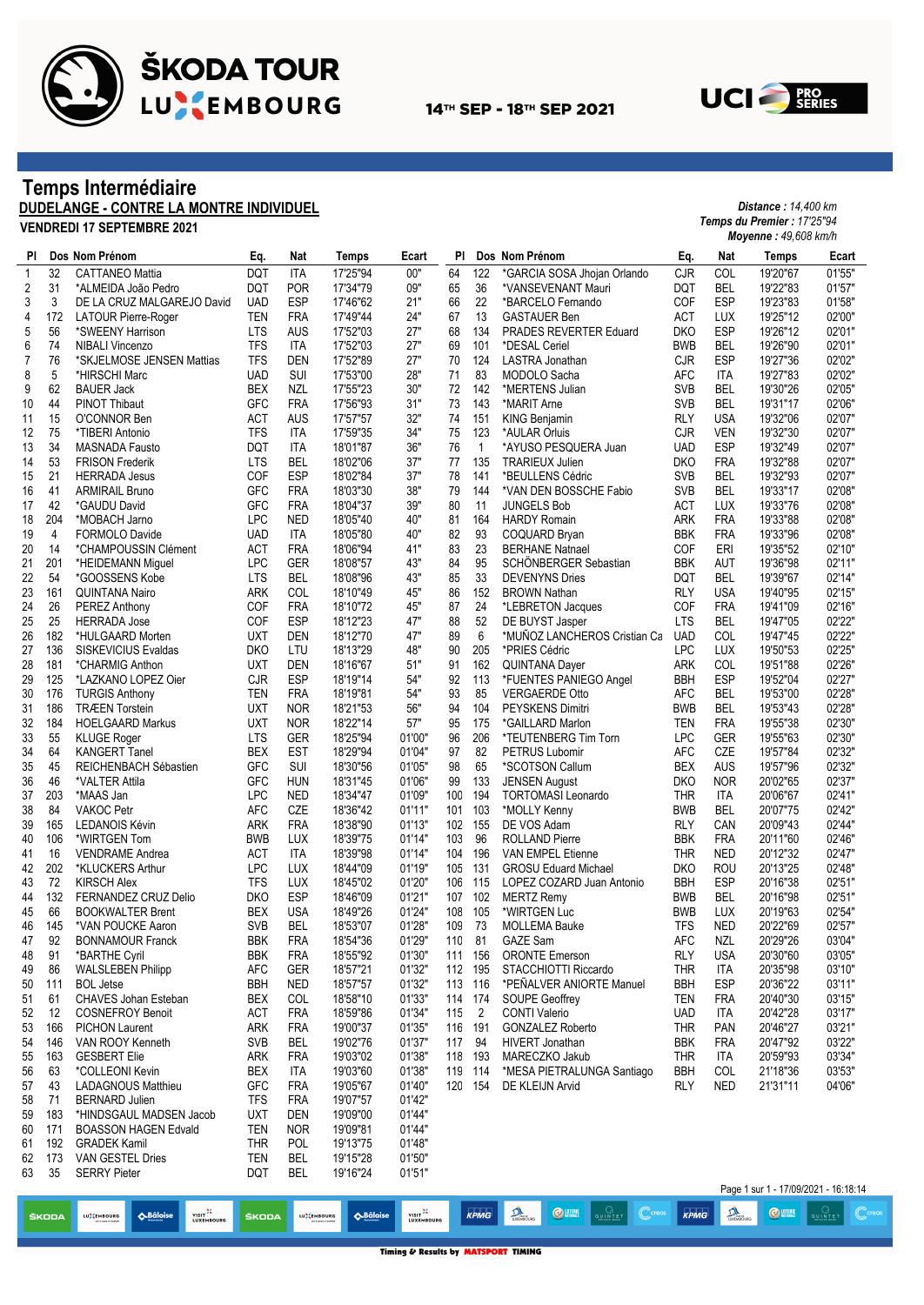

VISIT<sup>3</sup>

LU<sup>S</sup>CHBOURG

ŠKODA

**AB**âloise

ŠKODA

LU CHROURG

**ABâloise** 



## **RECAPITULATIF DES BONIFICATIONS 4**

#### **DUDELANGE - CONTRE LA MONTRE INDIVIDUEL**

#### **VENDREDI 17 SEPTEMBRE 2021**

| Nom Prénom<br>Nom Prénom<br>Equipe<br>${\sf PI}$<br>Dos<br>Equipe<br><b>Bonif</b><br>PI<br>Dos<br>Nat<br><b>Bonif</b><br>Nat<br>POR<br><b>DQT</b><br>$19"$<br>$\mathbf{1}$<br>31<br>ALMEIDA João Pedro<br>$\sqrt{2}$<br>$\mathbf 5$<br>SUI<br><b>UAD</b><br>15"<br><b>HIRSCHI Marc</b><br>$\sqrt{3}$<br>ITA<br>AFC<br>83<br>MODOLO Sacha<br>10"<br>$\overline{\mathcal{L}}$<br>12<br><b>COSNEFROY Benoit</b><br>FRA<br>ACT<br>06"<br>$\,$ 5 $\,$<br>NED<br><b>TFS</b><br>06"<br>73<br>MOLLEMA Bauke<br>$\,6\,$<br>15<br>AUS<br>ACT<br>$05"$<br>O'CONNOR Ben<br>$\boldsymbol{7}$<br>FRA<br>GFC<br>$04"$<br>42<br><b>GAUDU David</b><br>$\bf 8$<br>GER<br>AFC<br>$04"$<br>86<br><b>WALSLEBEN Philipp</b><br>9<br>131<br><b>GROSU Eduard Michael</b><br>ROU<br><b>DKO</b><br>04"<br>$10\,$<br>52<br><b>BEL</b><br><b>LTS</b><br>$03"$<br>DE BUYST Jasper<br><b>KIRSCH Alex</b><br>LUX<br><b>TFS</b><br>11<br>72<br>$03"$<br>$12$<br>95<br>SCHÖNBERGER Sebastian<br><b>BBK</b><br>$03"$<br>AUT<br>13<br><b>BEL</b><br>SVB<br>146<br>VAN ROOY Kenneth<br>03"<br>14<br>COL<br>ARK<br>$02"$<br>161<br>QUINTANA Nairo<br>15<br>POL<br>THR<br>$02"$<br>192<br><b>GRADEK Kamil</b><br>$16\,$<br>CAN<br><b>RLY</b><br>155<br>DE VOS Adam<br>01"<br>Total des Bonifications : 01'30" |
|--------------------------------------------------------------------------------------------------------------------------------------------------------------------------------------------------------------------------------------------------------------------------------------------------------------------------------------------------------------------------------------------------------------------------------------------------------------------------------------------------------------------------------------------------------------------------------------------------------------------------------------------------------------------------------------------------------------------------------------------------------------------------------------------------------------------------------------------------------------------------------------------------------------------------------------------------------------------------------------------------------------------------------------------------------------------------------------------------------------------------------------------------------------------------------------------------------------------------------------------------------------------------|
|                                                                                                                                                                                                                                                                                                                                                                                                                                                                                                                                                                                                                                                                                                                                                                                                                                                                                                                                                                                                                                                                                                                                                                                                                                                                          |
|                                                                                                                                                                                                                                                                                                                                                                                                                                                                                                                                                                                                                                                                                                                                                                                                                                                                                                                                                                                                                                                                                                                                                                                                                                                                          |
| Page 1 sur 1 - 17/09/2021 - 16:13:16                                                                                                                                                                                                                                                                                                                                                                                                                                                                                                                                                                                                                                                                                                                                                                                                                                                                                                                                                                                                                                                                                                                                                                                                                                     |

**VISIT<sup>1</sup>**<br>LUXEMBOURG

KPMG

 $\mathbf{A}$ 

 $\bullet$ 

 $\mathbb{C}$ creos

KPMG

 $\sum_{\text{LMEM5Case}}$ 

 $\bigcirc$  lotens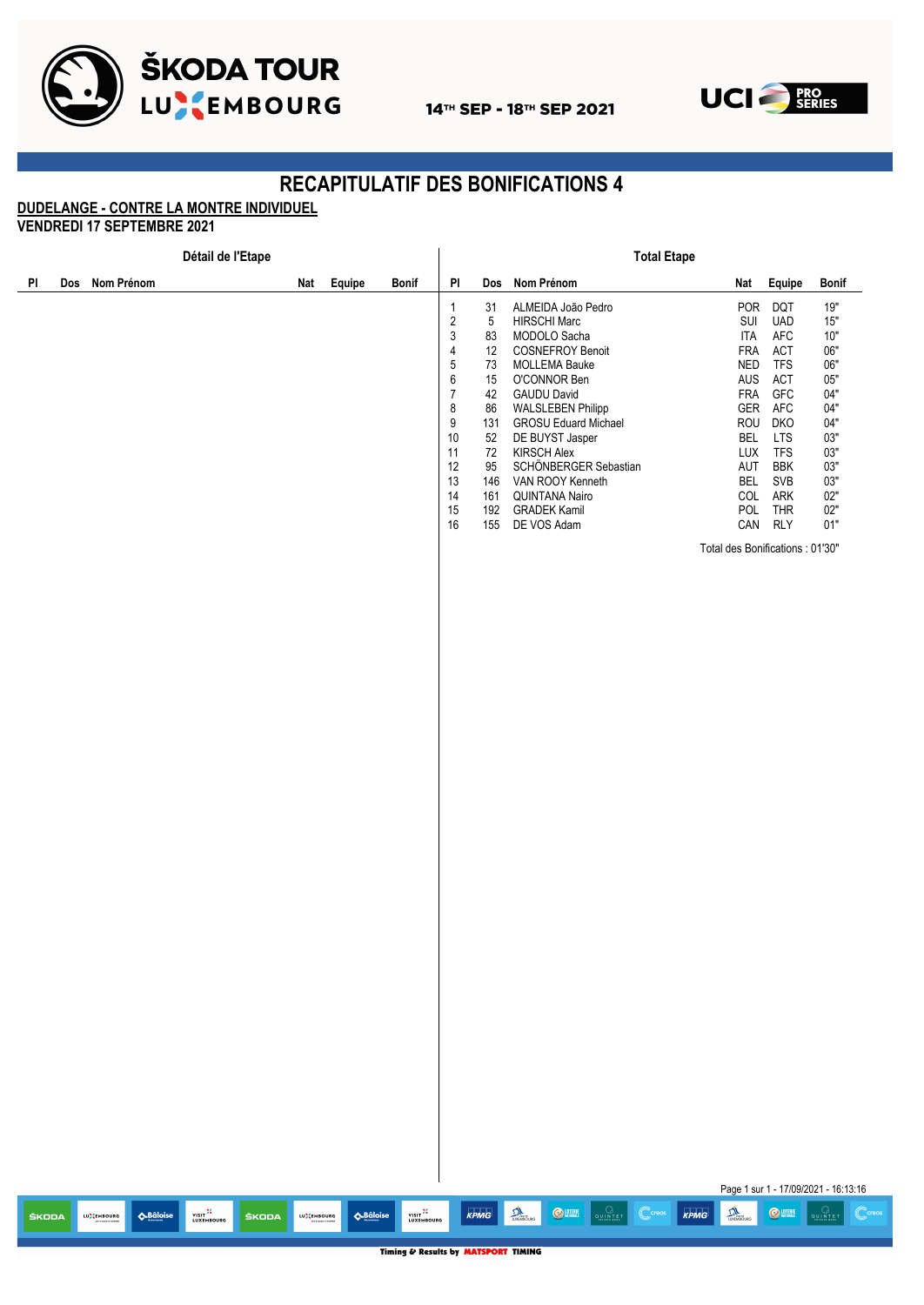



## **ORDRE DE MARCHE DES VOITURES DES DIRECTEURS SPORTIFS**

**Etape N°5 : MERSCH > LUXEMBOURG-LIMPERTSBERG**

**SAMEDI 18 SEPTEMBRE 2021**

- Deceuninck Quick-Step
- Uae Team Emirates
- Total Energies
- Groupama Fdj
- Trek Segafredo
- Cofidis
- Team Arkea Samsic
- Ag2r Citroen Team
- Lotto Soudal
- Caja Rural-Seguros Rga
- Uno X Pro Cycling Team
- B&B Hotels P/B Ktm
- Alpecin-Fenix
- Leopard Pro Cycling
- Delko
- Burgos-Bh
- Team Bikeexchange
- Sport Vlaanderen Baloise
- Rally Cycling
- Bingoal Pauwels Sauces Wb
- Vini Zabu' Brado Ktm

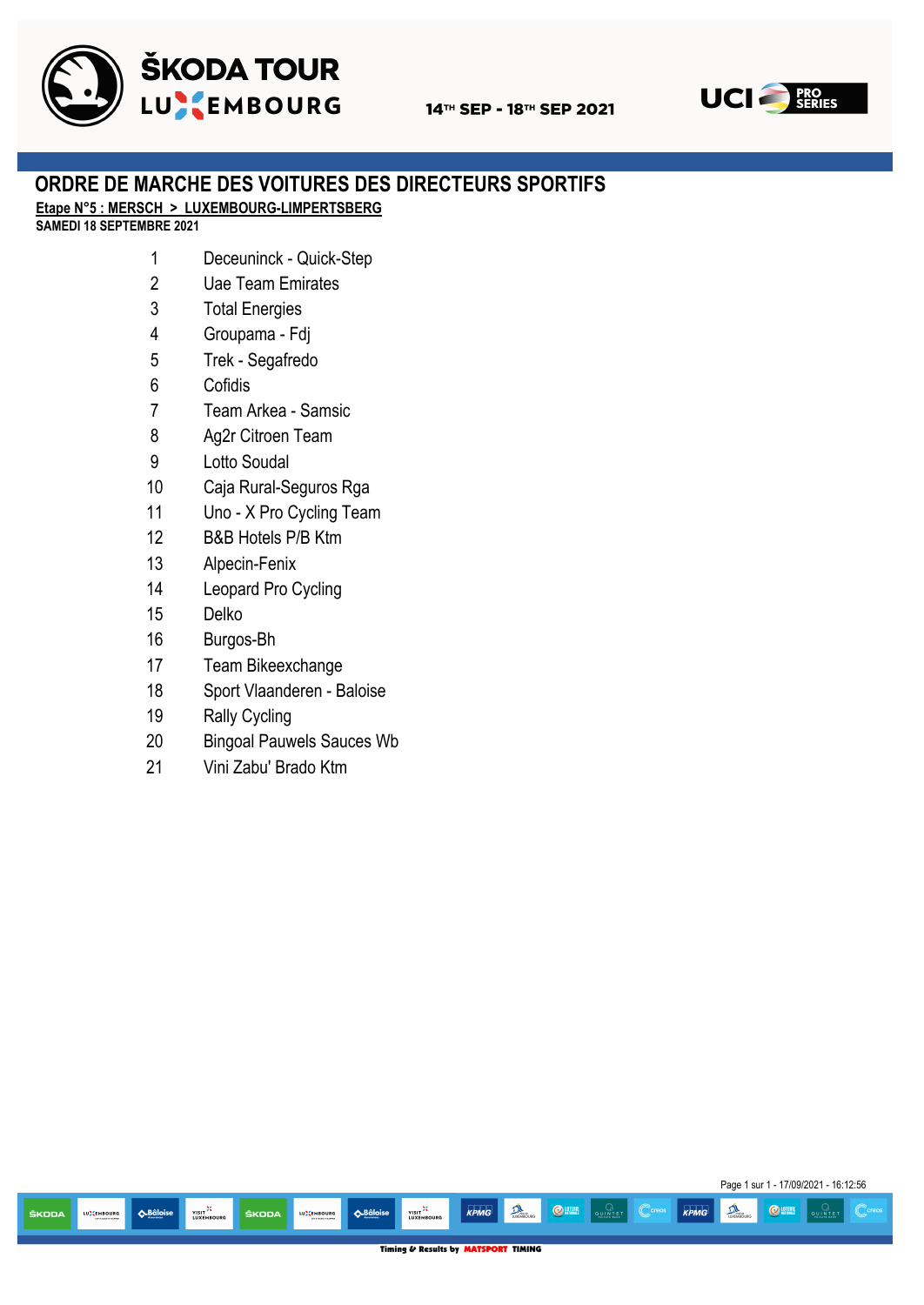

14TH SEP - 18TH SEP 2021



Page 1 sur 1 - 17/09/2021 - 16:13:20

 $\bullet$ 

 $\mathbb{C}$ cre

 $\sum_{\text{maximalness}}$ 

KPMG

 $\mathbb{C}$ creos

### **RECAPITULATIF DES MILLIEMES 4**

LU<sup>S</sup> EMBOURG

.<br>KODA

ABâloise

VISIT<sup>22</sup>

LU<sup>S</sup>CEMBOURG

ŠKODA

**AB**âloise

|              | Dos Nom Prénom                   | Eq.        | Nat        | Millième | Dos Nom Prénom                  | Eq.        | Nat        | Millième |
|--------------|----------------------------------|------------|------------|----------|---------------------------------|------------|------------|----------|
| $\mathbf{1}$ | *AYUSO PESQUERA Juan             | <b>UAD</b> | <b>ESP</b> | 220      | 113 *FUENTES PANIEGO Angel      | <b>BBH</b> | <b>ESP</b> | 550      |
| 2            | <b>CONTI Valerio</b>             | <b>UAD</b> | ITA        | 190      | 114 *MESA PIETRALUNGA Santiago  | <b>BBH</b> | COL        | 740      |
| 3            | DE LA CRUZ MALGAREJO David       | <b>UAD</b> | <b>ESP</b> | 570      | 115 LOPEZ COZARD Juan Antonio   | <b>BBH</b> | <b>ESP</b> | 780      |
| 4            | FORMOLO Davide                   | <b>UAD</b> | ITA        | 470      | 116 *PEÑALVER ANIORTE Manuel    | <b>BBH</b> | <b>ESP</b> | 520      |
| 5            | *HIRSCHI Marc                    | <b>UAD</b> | SUI        | 80       | 122 *GARCIA SOSA Jhojan Orlando | <b>CJR</b> | COL        | 970      |
| 6            | *MUÑOZ LANCHEROS Cristian Camilo | <b>UAD</b> | COL        | 380      | 123 *AULAR Orluis               | <b>CJR</b> | <b>VEN</b> | 350      |
| 11           | <b>JUNGELS Bob</b>               | <b>ACT</b> | <b>LUX</b> | 110      | 124 LASTRA Jonathan             | <b>CJR</b> | ESP        | 360      |
| 12           | <b>COSNEFROY Benoit</b>          | ACT        | <b>FRA</b> | 910      | 125 *LAZKANO LOPEZ Oier         | <b>CJR</b> | <b>ESP</b> | 480      |
|              |                                  |            |            |          | .                               |            |            |          |
| 13           | <b>GASTAUER Ben</b>              | <b>ACT</b> | <b>LUX</b> | 10       | 131 GROSU Eduard Michael        | <b>DKO</b> | <b>ROU</b> | 940      |
| 14           | *CHAMPOUSSIN Clément             | ACT        | <b>FRA</b> | 570      | 132 FERNANDEZ CRUZ Delio        | <b>DKO</b> | ESP        | 110      |
| 15           | O'CONNOR Ben                     | <b>ACT</b> | <b>AUS</b> | 750      | 133 JENSEN August               | <b>DKO</b> | <b>NOR</b> | 40       |
| 16           | .<br><b>VENDRAME Andrea</b>      | <b>ACT</b> | <b>ITA</b> | 690      | 134 PRADES REVERTER Eduard      | <b>DKO</b> | <b>ESP</b> | 880      |
| 21           | <b>HERRADA Jesus</b>             | <b>COF</b> | <b>ESP</b> | 700      | 135 TRARIEUX Julien             | <b>DKO</b> | <b>FRA</b> | 910      |
| 22           | *BARCELO Fernando                | COF        | <b>ESP</b> | 250      | 135 SISKEVICIUS Evaldas         | <b>DKO</b> | LTU        | 260      |
| 23           | <b>BERHANE Natnael</b>           | COF        | ERI        | 760      | 141 *BEULLENS Cédric            | <b>SVB</b> | <b>BEL</b> | 90       |
| 24           | *LEBRETON Jacques                | <b>COF</b> | <b>FRA</b> | 920      | 142 *MERTENS Julian             | <b>SVB</b> | <b>BEL</b> |          |
|              |                                  |            |            |          |                                 |            |            | 540      |
| 25           | <b>HERRADA Jose</b>              | <b>COF</b> | <b>ESP</b> | 820      | 143 *MARIT Arne                 | <b>SVB</b> | <b>BEL</b> | 600      |
| 26           | <b>PEREZ Anthony</b>             | COF        | <b>FRA</b> | 110      | 144 *VAN DEN BOSSCHE Fabio      | <b>SVB</b> | <b>BEL</b> | 30       |
| 31           | *ALMEIDA João Pedro              | DQT        | <b>POR</b> | 600      | 145 *VAN POUCKE Aaron           | <b>SVB</b> | <b>BEL</b> | 740      |
| 32           | <b>CATTANEO Mattia</b>           | <b>DQT</b> | ITA        | 750      | .<br>146 VAN ROOY Kenneth       | <b>SVB</b> | <b>BEL</b> | 670      |
| 33           | <b>DEVENYNS Dries</b>            | <b>DQT</b> | <b>BEL</b> | 640      | 151 KING Benjamin               | <b>RLY</b> | <b>USA</b> | 170      |
| 34           | <b>MASNADA Fausto</b>            | <b>DQT</b> | <b>ITA</b> | 780      | 152 BROWN Nathan                | <b>RLY</b> | <b>USA</b> | 280      |
| 35           | <b>SERRY Pieter</b>              | <b>DQT</b> | <b>BEL</b> | 750      | 154 DE KLEIJN Arvid             | <b>RLY</b> | <b>NED</b> | 500      |
|              |                                  | <b>DQT</b> | <b>BEL</b> | 340      |                                 |            |            |          |
| 36           | *VANSEVENANT Mauri               |            |            |          | 155 DE VOS Adam                 | <b>RLY</b> | CAN        | 240      |
| 41           | <b>ARMIRAIL Bruno</b>            | <b>GFC</b> | <b>FRA</b> | 540      | .<br>156 ORONTE Emerson         | <b>RLY</b> | <b>USA</b> | 800      |
| 42           | *GAUDU David                     | <b>GFC</b> | <b>FRA</b> | 930      | 161 QUINTANA Nairo              | ARK        | COL        | 600      |
| 43           | <b>LADAGNOUS Matthieu</b>        | <b>GFC</b> | <b>FRA</b> | 320      | 162 QUINTANA Dayer              | ARK        | COL        | 990      |
| 44           | <b>PINOT Thibaut</b>             | <b>GFC</b> | <b>FRA</b> | 810      | 163 GESBERT Elie                | ARK        | <b>FRA</b> | 300      |
| 45           | REICHENBACH Sébastien            | <b>GFC</b> | SUI        | 820      | 164 HARDY Romain                | ARK        | <b>FRA</b> | 690      |
| 46           | *VALTER Attila                   | <b>GFC</b> | <b>HUN</b> | 140      | 165 LEDANOIS Kévin              | ARK        | <b>FRA</b> | 130      |
| 52           | DE BUYST Jasper                  | <b>LTS</b> | <b>BEL</b> | 500      | 166 PICHON Laurent              | <b>ARK</b> | <b>FRA</b> | 30       |
| 53           |                                  | <b>LTS</b> | <b>BEL</b> |          |                                 |            |            |          |
|              | <b>FRISON Frederik</b>           |            |            | 820      | 171 BOASSON HAGEN Edvald        | TEN        | <b>NOR</b> | 990      |
| 54           | *GOOSSENS Kobe                   | <b>LTS</b> | <b>BEL</b> | 440      | 172 LATOUR Pierre-Roger         | <b>TEN</b> | <b>FRA</b> | 650      |
| 55           | <b>KLUGE Roger</b>               | <b>LTS</b> | <b>GER</b> | 20       | 173 VAN GESTEL Dries            | <b>TEN</b> | <b>BEL</b> | 700      |
| 56           | *SWEENY Harrison<br>.            | LTS        | <b>AUS</b> | 490      | 174 SOUPE Geoffrey              | <b>TEN</b> | <b>FRA</b> | 290      |
| 61           | CHAVES Johan Esteban             | <b>BEX</b> | COL        | 540      | 175 *GAILLARD Marlon            | TEN        | <b>FRA</b> | 990      |
| 62           | <b>BAUER Jack</b>                | BEX        | <b>NZL</b> | 310      | 176 TURGIS Anthony              | <b>TEN</b> | <b>FRA</b> | 40       |
| 63           | *COLLEONI Kevin                  | <b>BEX</b> | ITA        | 630      | 181 *CHARMIG Anthon             | <b>UXT</b> | DEN        | 320      |
| 64           | <b>KANGERT Tanel</b>             | BEX        | <b>EST</b> | 0        | 182 *HULGAARD Morten            | <b>UXT</b> | <b>DEN</b> | 760      |
| 65           | *SCOTSON Callum                  | <b>BEX</b> | AUS        | 30       | 183 *HINDSGAUL MADSEN Jacob     | <b>UXT</b> | <b>DEN</b> | 10       |
| 66           | <b>BOOKWALTER Brent</b>          | BEX        | <b>USA</b> | 490      |                                 | <b>UXT</b> | <b>NOR</b> |          |
|              | .                                |            |            |          | 184 HOELGAARD Markus            |            |            | 260      |
| 71           | <b>BERNARD Julien</b>            | <b>TFS</b> | <b>FRA</b> | 590      | 186 TRÆEN Torstein              | <b>UXT</b> | <b>NOR</b> | 670      |
| 72           | <b>KIRSCH Alex</b>               | <b>TFS</b> | LUX        | 80       | 191 GONZALEZ Roberto            | <b>THR</b> | PAN        | 920      |
| 73           | <b>MOLLEMA Bauke</b>             | <b>TFS</b> | NED        | 480      | 192 GRADEK Kamil                | <b>THR</b> | POL        | 670      |
| 74           | <b>NIBALI Vincenzo</b>           | <b>TFS</b> | ITA        | 810      | 193 MARECZKO Jakub              | <b>THR</b> | <b>ITA</b> | 200      |
| 75           | *TIBERI Antonio                  | <b>TFS</b> | <b>ITA</b> | 940      | 194 TORTOMASI Leonardo          | <b>THR</b> | ITA        | 280      |
| 76           | *SKJELMOSE JENSEN Mattias        | <b>TFS</b> | <b>DEN</b> | 210      | 195 STACCHIOTTI Riccardo        | <b>THR</b> | <b>ITA</b> | 660      |
| 81           | <b>GAZE Sam</b>                  | <b>AFC</b> | <b>NZL</b> | 400      | 196 VAN EMPEL Etienne<br>.      | <b>THR</b> | <b>NED</b> | 810      |
| 82           | PETRUS Lubomir                   | <b>AFC</b> | CZE        | 140      | 201 *HEIDEMANN Miguel           | <b>LPC</b> | GER        | 20       |
| 83           | MODOLO Sacha                     | AFC        | ITA        | 320      | 202 *KLUCKERS Arthur            | <b>LPC</b> | LUX        |          |
|              |                                  |            | CZE        |          |                                 |            |            | 910      |
| 84           | VAKOC Petr                       | AFC        |            | 910      | 203 *MAAS Jan                   | <b>LPC</b> | <b>NED</b> | 550      |
| 85           | <b>VERGAERDE Otto</b>            | <b>AFC</b> | <b>BEL</b> | 760      | 204 *MOBACH Jarno               | <b>LPC</b> | <b>NED</b> | 250      |
| 86           | <b>WALSLEBEN Philipp</b><br>.    | AFC        | GER        | 390      | 205 *PRIES Cédric               | <b>LPC</b> | <b>LUX</b> | 830      |
|              | 91 *BARTHE Cvril                 | <b>BBK</b> | <b>FRA</b> | 340      | 206 *TEUTENBERG Tim Torn        | <b>LPC</b> | GER        | 440      |
| 92           | <b>BONNAMOUR Franck</b>          | <b>BBK</b> | <b>FRA</b> | 440      |                                 |            |            |          |
| 93           | COQUARD Bryan                    | <b>BBK</b> | <b>FRA</b> | 890      |                                 |            |            |          |
| 94           | <b>HIVERT Jonathan</b>           | <b>BBK</b> | <b>FRA</b> | 430      |                                 |            |            |          |
| 95           | SCHÖNBERGER Sebastian            | <b>BBK</b> | AUT        | 920      |                                 |            |            |          |
| 96           | <b>ROLLAND Pierre</b>            | BBK        | <b>FRA</b> | 350      |                                 |            |            |          |
|              |                                  |            |            |          |                                 |            |            |          |
|              | 102 MERTZ Remy                   | <b>BWB</b> | BEL        | 460      |                                 |            |            |          |
|              | 103 *MOLLY Kenny                 | <b>BWB</b> | <b>BEL</b> | 130      |                                 |            |            |          |
|              | 104 PEYSKENS Dimitri             | <b>BWB</b> | <b>BEL</b> | 810      |                                 |            |            |          |
|              | 105 *WIRTGEN Luc                 | <b>BWB</b> | <b>LUX</b> | 650      |                                 |            |            |          |
|              | 106 *WIRTGEN Tom<br>.            | <b>BWB</b> | LUX        | 260      |                                 |            |            |          |
|              | 111 BOL Jetse                    | <b>BBH</b> | <b>NED</b> | 550      |                                 |            |            |          |

Timing & Results by MATSPORT TIMING

 $KPMG$ 

VISIT<sup>32</sup>

**A** 

**OUTRIE** OVALIET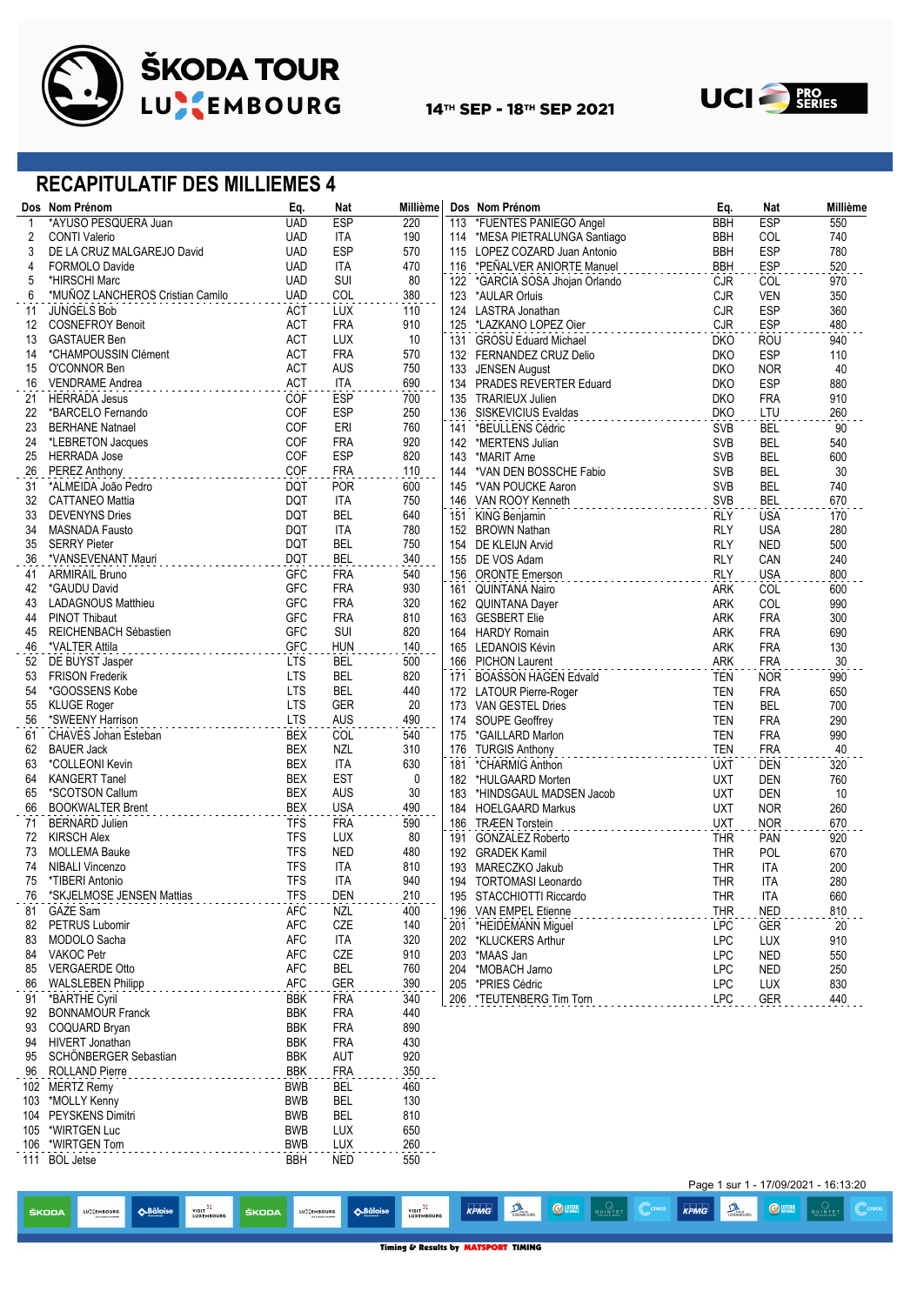



**GRILLE DES COMMISSAIRES**

**ABâloise** 

LU<sup>S</sup>CEMBOURG

(ODA

VISIT<sup>32</sup>

ŠKODA

LU<sup>S</sup>EMBOURG

**Etape n°5 : MERSCH > LUXEMBOURG-LIMPERTSBERG 119 partants**

| ≏<br>℥     | 1<br>*AYUSO<br>PESQUERA Juan                              |                           | $\overline{+12}$ '16"<br>CONII Valeno           |                                              | +56'17"<br>DE LA CRUZ<br>MALGAREJO                                                         | $+52^{\circ}$<br>$5^\circ$     | 4<br>EORMOLO<br>Davide                             | $+01'36"$<br>$14^{\circ}$<br>19 <sup>°</sup> | 5<br>HIRSCHI Marc                 | $+43"$<br>$2^{\circ}$<br>$9^{\circ}$ | <b>6</b><br>MUNOZ<br>LANCHEROS                                                                                                                                                                                                                                                                                      | $+21'48"$                 |
|------------|-----------------------------------------------------------|---------------------------|-------------------------------------------------|----------------------------------------------|--------------------------------------------------------------------------------------------|--------------------------------|----------------------------------------------------|----------------------------------------------|-----------------------------------|--------------------------------------|---------------------------------------------------------------------------------------------------------------------------------------------------------------------------------------------------------------------------------------------------------------------------------------------------------------------|---------------------------|
| ঢ়ৄ        | JUNGELS BOD                                               | $+23'04"$                 | 12 <sub>NEFROY</sub><br>Benoit                  | $+18'20'$<br>ാ°                              | $13$<br>GASI AUER Ben                                                                      | $+28'01'$                      | 14<br>CHAMPOUSSIN<br>Clément                       | $+01'51$<br>$6^{\circ}$                      | $15$<br>OCONNOR Ben               | $+04'04'$<br>$4^\circ$               | <b>16</b><br>VENURAME<br>Andrea                                                                                                                                                                                                                                                                                     | $+09'29"$<br>$13^\circ$   |
| ខូ         | HERRADA Jesus                                             | $+01'37'$<br>$18^\circ$   | 22<br>Fernando                                  | $+12'13"$                                    | 23<br>BERHANE<br>Natnael                                                                   | $+36'47'$                      | 24<br>Jacques                                      | $+31'53'$                                    | 25<br>HERKADA JOSe                | $+10'43"$                            | 26<br>PEREZ Anthony                                                                                                                                                                                                                                                                                                 | $+13'49''$                |
| g          | $31$<br>$24$ MEIDA João                                   | 1er                       | $32$<br>$\alpha$<br>Mattia                      | $+50"$<br>$3^\circ$                          | 33<br>DEVENYNS Dries                                                                       | $+12'35'$                      | 34<br>MASNADA Fausto                               | $+01'58'$<br>$15^\circ$                      | 35<br>SERKY Pieter                | $+25'30'$                            | 36<br>MANSEVENANT<br>Mauri                                                                                                                                                                                                                                                                                          | $+11'36'$<br>$11^{\circ}$ |
| Ğ          | 41<br>ARMIRAIL Bruno                                      | $+29'31$                  | 42<br>GAUDU David                               | $+01'21$<br>$7^{\circ}$                      | 43<br>LADAGNOUS<br>Matthieu                                                                | $+22'33'$                      | 44<br>PINOT Thibaut                                | $+01'21$<br>17'<br>$14^\circ$                | 45<br>REICHENBACH<br>Sébastien    | $+02'19'$<br>$21^{\circ}$            | 46<br>VALTER Attila                                                                                                                                                                                                                                                                                                 | $+03'19'$                 |
| <b>SJT</b> |                                                           |                           | 52<br>De Buysi Jasper                           | $+58'12"$<br>$12^{\circ}$                    | 53<br>FRISON Frederik                                                                      | $+16'33"$                      | $54$<br>GOUSSENS<br>Kobe                           | $+01'54'$<br>27                              | 55<br>KLUGE Roger                 | $+47'47'$                            | 56<br><b>SWEENY</b><br>Harrison                                                                                                                                                                                                                                                                                     | $+18'17"$<br>$23^\circ$   |
| EEX        | 61<br>CHAVES Johan<br>Esteban                             | $+14'08''$                | $\left[\underset{\text{BAUEK Jack}}{62}\right]$ | $+07'12'$<br>19 <sup>°</sup><br>$10^{\circ}$ | 63<br>COLLEONI Kevin                                                                       | $+06'46"$                      | 64<br>KANGERT Tanel                                | $+15'01$                                     | 65<br>SCOTSON<br>Callum           | $+15'07'$                            | 66<br>BOOKWALIER<br>Brent                                                                                                                                                                                                                                                                                           | $+18'51"$                 |
| <b>FS</b>  | <b>BERNARD Julien</b>                                     | $+09'43"$                 | <b>72</b><br>KIRSCH Alex                        | $+22'19'$<br>$7^\circ$                       | 73<br>MOLLEMA Bauke                                                                        | $+04'58'$                      | 74<br>NIBALI Vincenzo                              | $+01'32$<br>26'                              | 75<br>IBERI Antonio               | $+20'52'$<br>$24^\circ$              | 76<br>"SKJELMOSE<br>JENSEN Mattias                                                                                                                                                                                                                                                                                  | $+13'37'$<br>$11^{\circ}$ |
| 74         | $81$<br>GAZE Sam                                          | $+24'59"$                 | 82<br>PETRUS Lubomir                            | $+38'25'$                                    | 83<br>MUDULU Sacha                                                                         | $+20'22'$<br>$4^{\circ}$       | 84<br>VAKUC Petr                                   | $+03'06'$                                    | 85<br>VERGAERDE<br>Otto           | $+25'26'$                            | 86<br>WALSLEBEN<br>Philipp                                                                                                                                                                                                                                                                                          | $+21'44"$<br>$13^{\circ}$ |
| 홂          | $91$ <sup>BARTHE</sup> Cynl                               | $+18'58"$                 | 92<br>BUNNAMOUR<br>Franck                       | $+02'57'$<br>$22^{\circ}$                    | 93<br>COQUARD Bryan                                                                        | $+33'26'$                      | 94<br>HIVERT Jonathan                              | $+20'56'$                                    | 95<br>SCHONBERGER<br>Sebastian    | $+20'22"$<br>$2^{\circ}$             | 96<br><b>RULLAND Pierre</b>                                                                                                                                                                                                                                                                                         | $+20'42'$                 |
| <b>SWB</b> |                                                           |                           | $102$ Remy                                      | $+19'42"$                                    | 103 F                                                                                      | +30'52"<br>$1^{\circ}$         | 104<br>HYSKENS<br>Dimitri                          | $+17'56'$                                    | <b>105</b><br>"WIRTGEN LUC        | $+18'56'$                            | $106$<br>WIRTGEN IOM                                                                                                                                                                                                                                                                                                | $+17'55"$                 |
| 홂          | 111<br>BOL Jetse                                          | $+04'07"$                 |                                                 |                                              | 113<br>FULNIES<br>PANIEGO Angel                                                            | $+20'57$                       | 114<br>PIETRALUNGA                                 | $+38'53'$                                    | 115<br>Juan Antonio               | $+42'29'$                            | <u>116.</u><br>Penalver<br><b>ANIORTE Manuel</b>                                                                                                                                                                                                                                                                    | $+37'25"$<br>$25^\circ$   |
| g          |                                                           |                           | 122<br>GARCIA SUSA<br>Jhojan Orlando            | $+32'05"$                                    | 123                                                                                        | $+39'11'$                      | $124$<br>LASTRA Jonathan                           | $+11'25'$                                    | 125<br>OPEZ Oier                  | $+02'18"$<br>$16^\circ$              |                                                                                                                                                                                                                                                                                                                     |                           |
| <b>DXO</b> | $31$<br>ROSŲ Eduard<br>Michael                            | $+29'45'$<br>$12^{\circ}$ | 132<br>FERNANDEZ<br>CRUZ Delio                  | $+03'48"$                                    | 133<br>JENSEN August                                                                       | $+33'45'$                      | 134<br>PRADES<br>REVERTER                          | $+08'36$                                     | 135<br>I RARIEUX Julien           | $+11'34'$                            | 136<br>SISKEVICIUS<br>Evaldas                                                                                                                                                                                                                                                                                       | $+19'30'$<br>$20^{\circ}$ |
|            | 141<br>Beullens<br>Cédric                                 | $+23'21'$                 | 142<br>MERTENS Julian                           | $+15'54"$                                    | <b>143</b><br>MARII Ame                                                                    | $+31'50'$<br>$\sim 20^{\circ}$ | <b>144</b><br>*VAN DEN<br>BOSSCHE Fabio            | $+18'14'$                                    | 145<br>MANPOUCKE<br>Aaron         | $+30'35"$                            | 146<br>Kenneth                                                                                                                                                                                                                                                                                                      | $+15'33"$<br>$3^\circ$    |
| NIY<br>R   | <b>151</b><br>JNG Benjamin                                | $+19'23"$                 | 152                                             | $+17'46"$                                    |                                                                                            |                                | 154<br>DE RLEIJN Arvid                             | $+44'53'$<br>$28^{\circ}$                    | $155$ <sub>S Adam</sub>           | $+26'05'$<br>$5^\circ$               | 156 լ<br>Emerson                                                                                                                                                                                                                                                                                                    | $+41'09"$<br>$8^{\circ}$  |
| <b>ARK</b> | 161 <sup>+01'50'</sup><br>QUINTANA Nairo <mark>15°</mark> | $+01'50"$                 | 162<br>JUINTANA Dayer                           |                                              | $\overline{\overline{+19'42}}$ $\overline{163}$<br>GESBERT Elle                            | $+05'21"$                      | 164<br>HARUY Romain                                | $+19'28"$                                    | 165<br>LEDANOIS Kevin             | $+19'09"$                            | 166<br>PICHON Laurent                                                                                                                                                                                                                                                                                               | $+22'08'$                 |
|            | E 171<br>PROASSON<br>HAGEN Edvald                         | $16^\circ$                | $+18'41''$ $-72$<br>$M_{\odot}$<br>Pierre-Roger | $18^\circ$                                   | $\frac{10107}{10^{\circ}}$ $\sqrt{3}$<br>$\frac{1}{20^{\circ}}$ $\sqrt{3}$ GESTEL<br>Dries |                                | $\frac{1}{2}$ +37'16" $\frac{1}{2}$ SOUPE Geoffrey |                                              | $\frac{1}{28'05''}$ 175<br>Marlon |                                      | $\frac{1}{2}$ $\frac{1}{2}$ $\frac{1}{2}$ $\frac{1}{2}$ $\frac{1}{2}$ $\frac{1}{2}$ $\frac{1}{2}$ $\frac{1}{2}$ $\frac{1}{2}$ $\frac{1}{2}$ $\frac{1}{2}$ $\frac{1}{2}$ $\frac{1}{2}$ $\frac{1}{2}$ $\frac{1}{2}$ $\frac{1}{2}$ $\frac{1}{2}$ $\frac{1}{2}$ $\frac{1}{2}$ $\frac{1}{2}$ $\frac{1}{2}$ $\frac{1}{2}$ | $+04'32"$                 |
| Σ          | 181<br>CHARMIG<br>Anthon                                  | $+14'58'$                 | 182<br>HULGAARD<br>Morten                       | $+26'36'$                                    | <b>183</b><br>"HINDSGAUL<br>MADSEN Jacob                                                   | $+22'03'$                      | 184<br>HUELGAARD<br>Markus                         | $+07'36$                                     |                                   |                                      | 186<br>IKÆEN lorstein                                                                                                                                                                                                                                                                                               | $+02'19"$                 |
| Įk         | 191<br>90NZALEZ<br>Roberto                                | $+20'53"$                 | 192<br>GRADEK Kamil                             | $+21'23"$<br>$6^{\circ}$                     | 193<br>MARECZKO<br>Jakub                                                                   | $+44'22"$                      | <b>194</b><br>IORTOMASI<br>.eonardo                | $+50'59"$                                    | 195<br>SIACCHIOTII<br>Riccardo    | $+38'21"$                            | 196<br>Etienne                                                                                                                                                                                                                                                                                                      | $+47'56"$                 |
| ٩          | <b>201</b><br>Miguel                                      | $+30'52'$                 | <b>202</b><br>Arthur                            | $+08'46'$                                    | <b>203</b><br>MAAS Jan                                                                     | $+03'28'$                      | 204<br>MOBACH Jarno                                | $+15'16$                                     | 205 <sub>Cedric</sub>             | $+32'25'$                            | 206<br>Tim Torn                                                                                                                                                                                                                                                                                                     | +23'08"                   |

Page 1 sur 1 - 17/09/2021 - 16:13:04 $\bigcirc$  the set of  $\bigcirc$ 

 $\mathbb{C}$ creos

KPMG

 $\mathbb{C}$ creos

孤

 $KPMG$ 

VISIT<sup>3</sup>

 $\Diamond$ Bâloise

 $\sum_{\text{minmax}}$ 

 $\bullet$  lotene